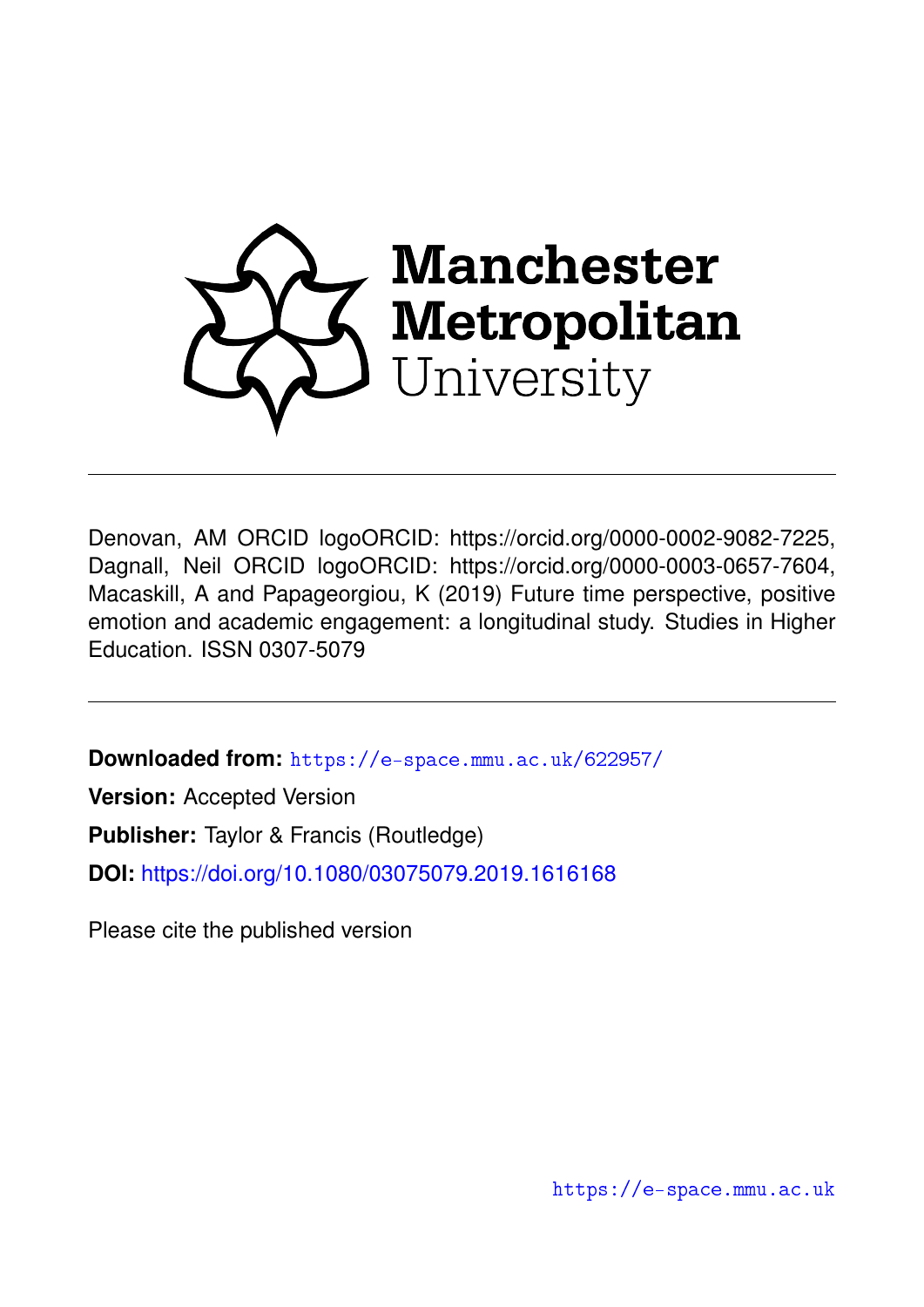# **Future Time Perspective, Positive Emotions and Student Engagement: A Longitudinal Study**

Andrew Denovan<sup>a\*</sup>, Neil Dagnall<sup>a</sup>, Ann Macaskill<sup>b</sup>, and Kostas Papageorgiou<sup>c</sup>

*<sup>a</sup>Department of Psychology, Manchester Metropolitan University, Manchester, UK; <sup>b</sup>Department of Psychology, Sheffield Hallam University, Sheffield, UK; <sup>c</sup>Department of Psychology, Queen's University Belfast, Belfast, UK*

\*Corresponding author: Andrew Denovan, Department of Psychology, Manchester Metropolitan University, 53 Bonsall Street, Manchester, M15 6GX, UK. Email: [a.denovan@mmu.ac.uk](mailto:a.denovan@mmu.ac.uk)

The final published version of this paper can be found at: https://doi.org/10.1080/03075079.2019.1616168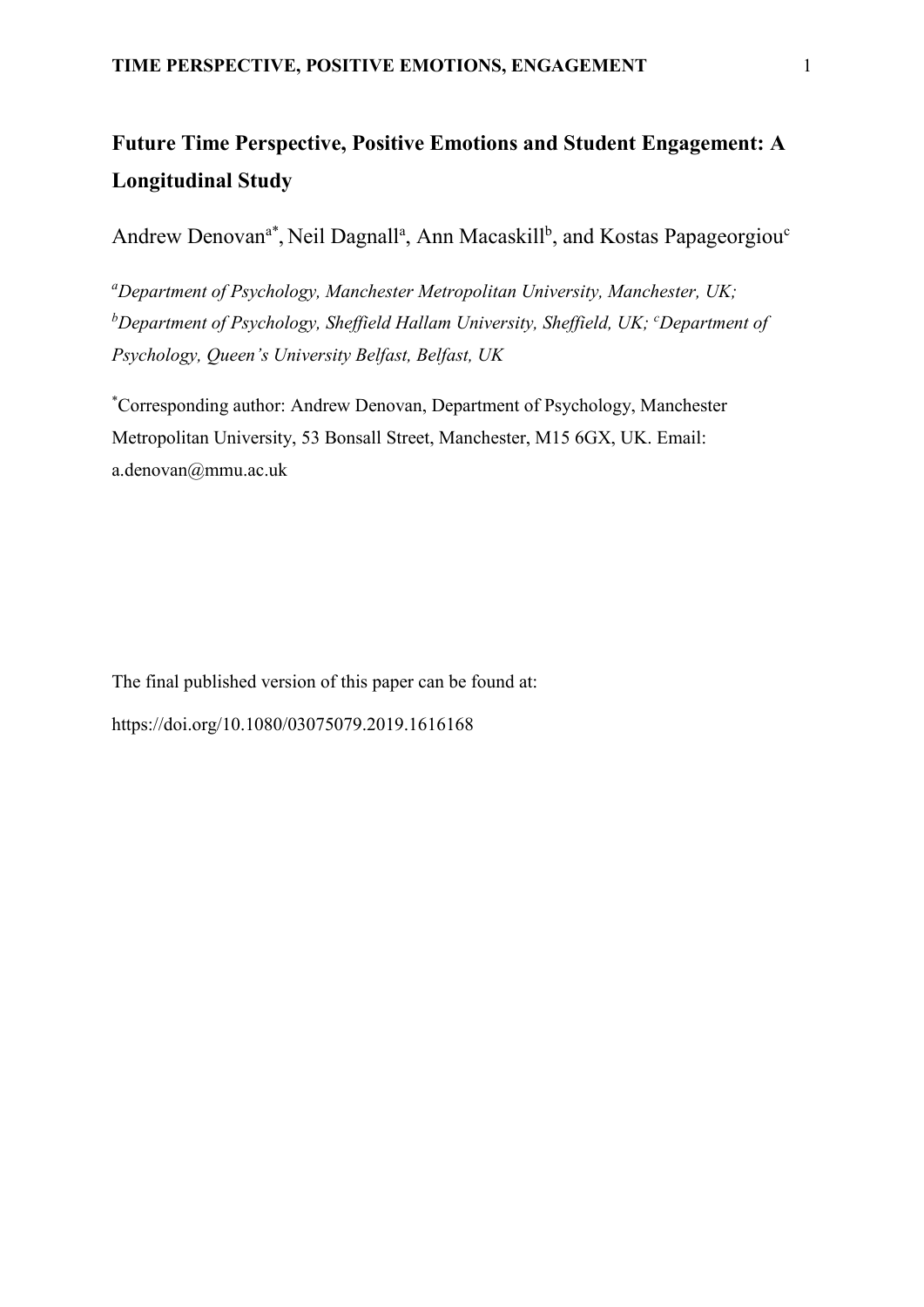#### **Abstract**

Student engagement is a key prognosticator of success, retention and perseverance in higher education. This study used structural equation modelling to evaluate a gain cycle of future time perspective (FTP), positive emotion and student engagement, derived from the broaden-and-build theory (BBT). A further objective was to examine changes within study variables over time. Participants were 217 UK undergraduates sampled at the beginning of the academic year, and the start of the second term. Analysis revealed that levels of positive emotion and engagement decreased, whereas FTP increased. At both time points, FTP predicted higher engagement, and engagement predicted greater positive emotion. Additionally, Time 1 positive emotion led to increased Time 2 FTP, engagement and positive emotion. This outcome was congruent with the 'build' hypothesis of BBT, suggesting that positive emotions enable the development of psychological resources. Relatedly, interventions designed to enhance FTP and positive emotion can facilitate student engagement and retention.

Keywords: broaden-and-build theory, future time perspective, positive emotions, student engagement, university students.

## **Introduction**

Students' experience of the first year of university is an influential determinant of long-term participation in education (Zimitat 2004). Correspondingly, student engagement has emerged as the focus of research because it is central to persistence and retention (Horstmanshof and Zimitat 2007). Tinto (1993) suggests that engagement represents a synthesis of purposeful intentions and successful social and academic integration with the university environment. Relatedly, Kuh (2009) conceptualises student engagement as a combination of students' application to activities that are associated with the desired outcomes of university, and the means by which institutions facilitate student participation in these activities.

Although, acknowledged widely as an important factor, conceptual consideration of student engagement is typically limited. Illustratively, Trowler (2010) conducted a review of student engagement literature and observed that studies often fail to define the term. This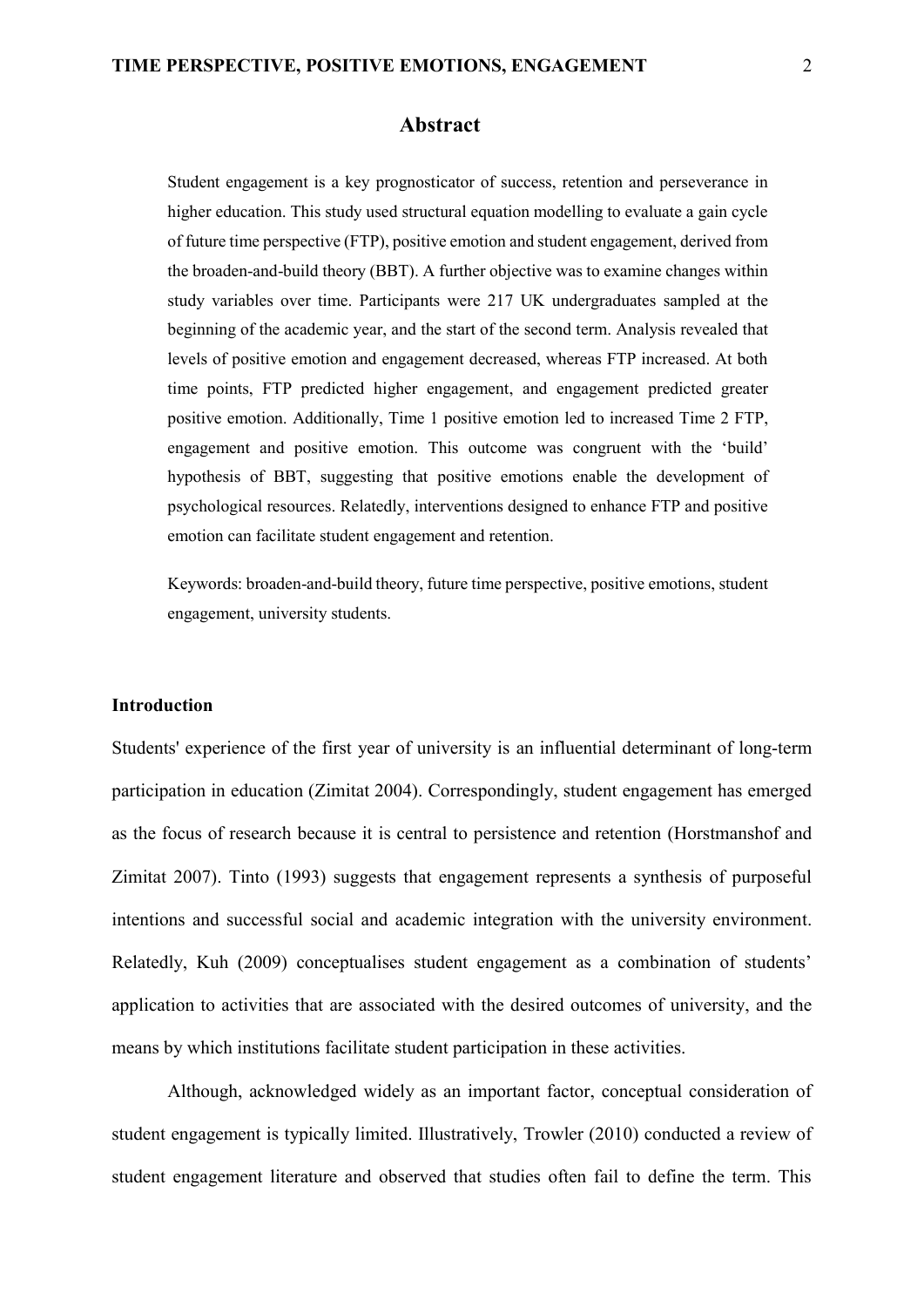omission arises from the misguided assumption that there is consensual agreement about the meaning of student engagement. At an individual level, Astin (1984) and Horstmanshof and Zimitat (2007) view engagement as the quantity of energy and effort (physical and psychological) students dedicate to their university experience. This view was theoretically consistent with the current study.

Student engagement is widely acknowledged as a significant predictor of academic achievement and learner satisfaction in higher education (Kahu 2011). Research has consistently demonstrated that students who 'feel' engaged perform better educationally and enjoy studying more (Salanova et al. 2010). Relatedly, engagement is also a significant prognosticator of withdrawal from study (Crosling, Heagney, and Thomas 2009). Consequently, strategies for improving the student experience and increasing retention frequently centre on cultivating learner participation and commitment (Horstmanshof and Zimitat 2007).

## *Future time perspective*

The concept of Time Perspective (TP) arose from interest in the impact of experience on present behaviour, future choices and the goals that individuals set themselves (see Zimbardo and Boyd 1999). TP comprises three temporal viewpoints (past, present and future) that act as cognitive frames for organising personal experiences; these provide a sense of order and coherence. TP acknowledges individual variations resulting from greater emphasis on particular time perceptions (Zimbardo and Boyd 1999). Research has demonstrated consistently that these influence judgments, actions and expectations (e.g., Boyd and Zimbardo 2005). Temporal frames afford useful insights into reliable individual differences that influence decision-making, future planning, confidence and actions (Zimbardo, Keough, and Boyd 1997).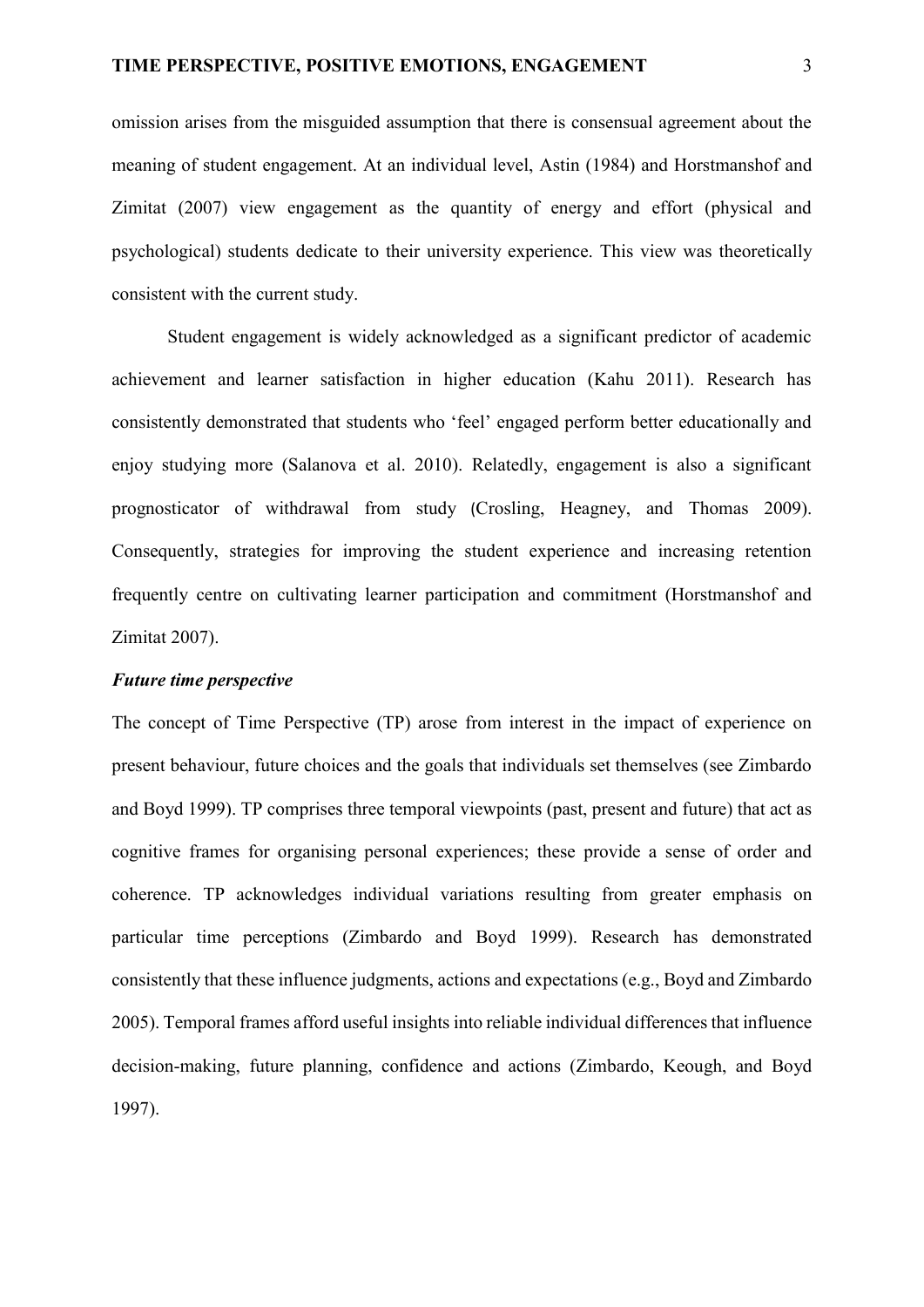Future Time Perspective (FTP), in contrast with other temporal orientations, is associated with adaptive self-regulatory study behaviour, including greater positive emotions towards studying, higher levels of determination and persistence (De Bilde, Vansteenkiste, and Lens 2011). Hence, FTP is highly relevant to educational settings because students with FTP are more likely to be committed to identifying and achieving prospective goals (Horstmanshof and Zimitat 2007). Indeed, Horstmanshof and Zimitat (2007) found that FTP was the strongest predictor of study engagement. Furthermore, future-oriented school students perform well across educational indices (i.e., obtain better grades, Zimbardo and Boyd 1999; manage time more efficiently, Peetsma, 1994; and attend classes, Harber, Zimbardo, and Boyd 2003). Thus, FTP provides the motivational resource needed to attain future goals. This explains why FTP is influential in determining the degree to which students engage with university study.

## *Positive emotions*

Fredrickson (2001) suggests that positive emotions are associated with experienced well-being and widened thought-action repertoires. These arise from induced exploratory behaviours, which create learning opportunities, foster goal achievement, and build personal resources. These affirmative factors in turn produce higher levels of well-being. Although the precise mechanisms involved in these relationships are currently unknown, laboratory studies provide useful insights. Particularly, Fredrickson (2004) demonstrated that positive emotions, via the promotion of expanded thought and behaviour, reverse the adverse effects of experiencing negative emotions. Moreover, Frederickson et al. (2008), using a loving-kindness intervention, observed that daily increments in positive emotions helped to build personal resources (i.e., purpose in life and mindfulness) leading to higher life satisfaction.

Experimental research indicates that positive emotions have a beneficial impact on academic learning, facilitating creative and holistic methods of problem solving as well as optimistic reliance on generalised structures of knowledge (Bless et al. 1996). In addition,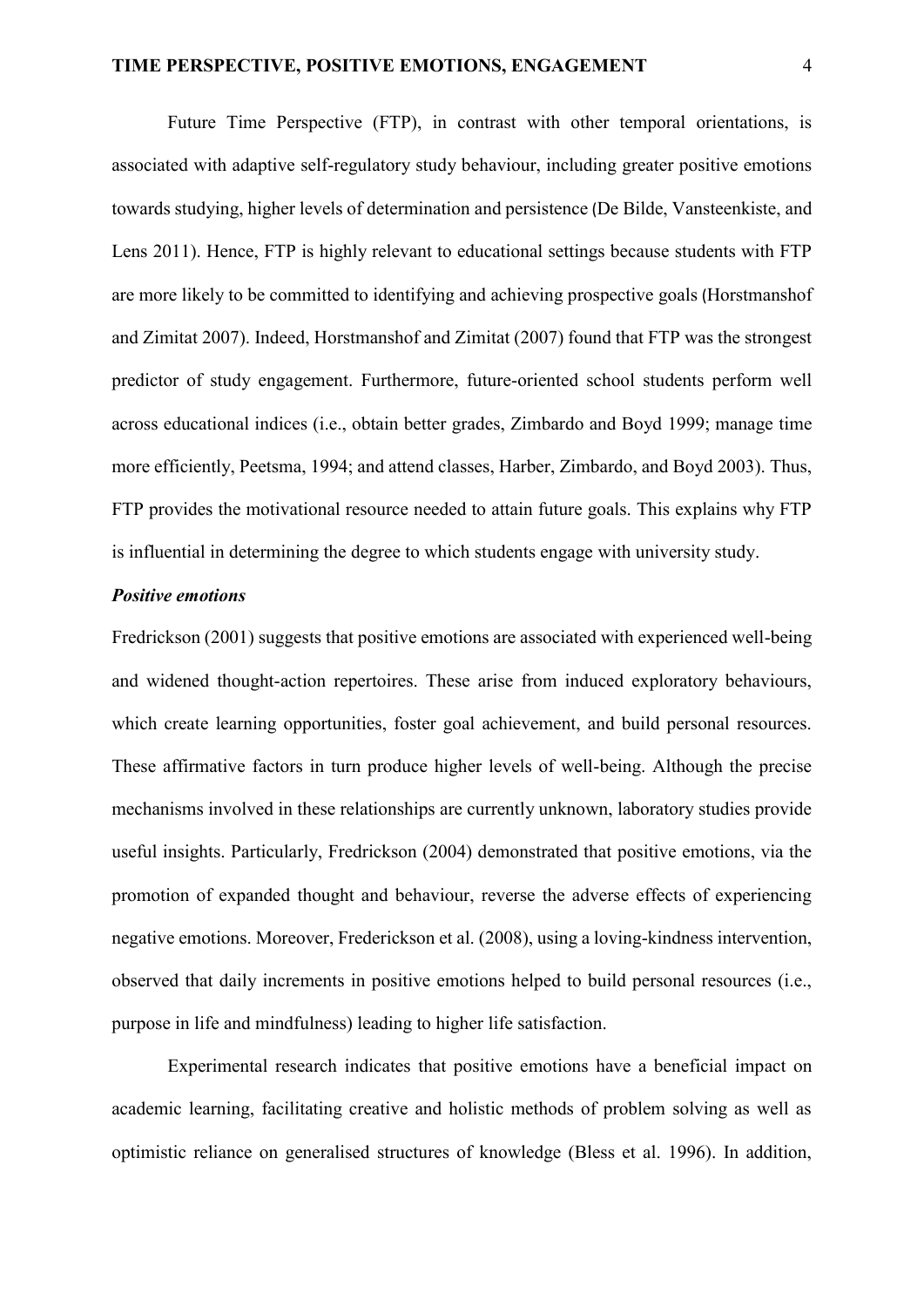positive activating emotions (e.g., enjoyment) correlate with academic motivation (Pekrun et al. 2002). Precise links between positive emotions and student engagement are less clear, but positive emotions are thought to facilitate approach behaviour, and in turn engagement (Ouweneel, LeBlanc, and Schaufeli 2011).

## *Positive emotions, future time perspective and engagement*

Although interactions between FTP, positive emotions and student engagement remain largely unexplored, associated work indicates that these variables are positively interrelated. Explicitly, open-ended FTP (the view that one has a long and undetermined future) correlates with the positive emotional element of subjective well-being (SWB) (Coudin and Lima 2011). Furthermore, Ouweneel et al. (2011) reported a reciprocal enhancing relationship between positive emotions, personal resources and student engagement over a period of one month. Subsequently, Schaufeli and Van Rhenen (2006) confirmed that positive emotions directly predicted engagement in a cross-sectional study.

The broaden-and-build theory (BBT) (Fredrickson 2001) provides a useful framework for conceptualising these relationships. BBT theorises that experiencing positive emotions enables individuals to access a range of thoughts and possible actions. These facilitate the ability to respond cognitively and/or behaviourally to events. Over time, these strategies become enduring resources.

## *The present study*

Furthering the work of Ouweneel et al. (2011), the current paper examined whether FTP (enhanced resources) and positive emotions facilitated student engagement. Specifically, the 'build' function of the BBT and previous literature informed construction of an empirical model that tested reciprocal relationships between FTP, positive emotions and student engagement. In this context, engagement was conceptualised as a measure of well-being. This was congruent with Ouweneel et al. (2011), who considered engagement as an active measure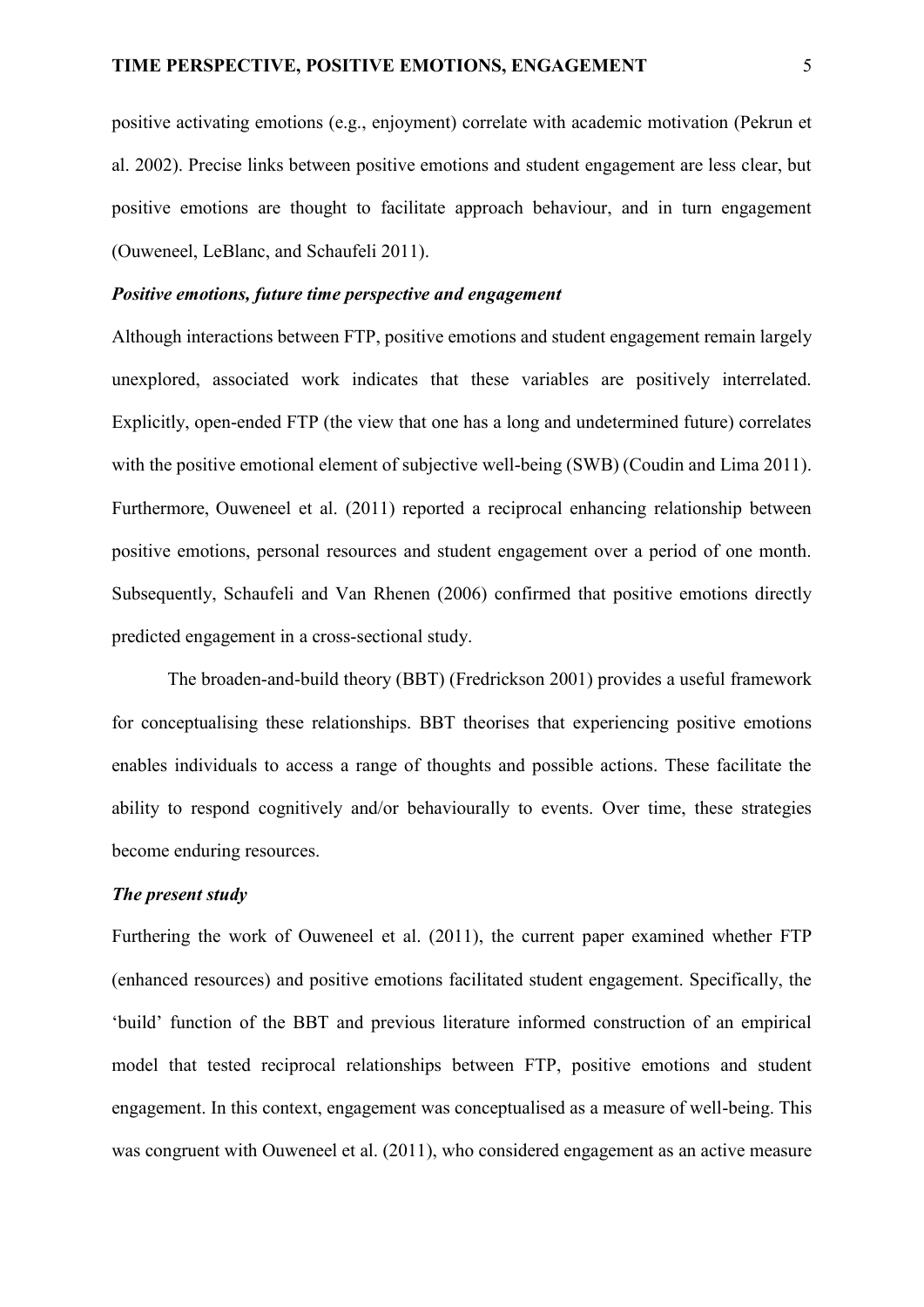of well-being. Other work (e.g., Reschly et al. 2008) views engagement as an index of wellbeing. The focus on FTP derived from the observation that it represents a cognitivemotivational resource that has a beneficial psychological influence on educational outcomes (Horstmanshof and Zimitat 2007). Presently, there is a lack of confirmatory evidence regarding broaden-and-build relationships it was therefore important that this study conceptualised and assessed BBT in an educational setting.

Moreover, the present article by examining interactions between commitment to the future, positive emotion (positive affect; PA) and student engagement, aligned with Fredricks, Blumenfeld and Paris' (2004) observation that optimisation of the learning experience at university requires behavioural, cognitive and emotional engagement. Collectively, these factors measure personal allocation of psychological and behavioural resources to the academic experience (Horstmanshof and Zimitat 2007). This approach corresponds with the notion that intrinsic motivations, such as feelings of vigour, dedication to studying and absorption in academic activities predict higher levels of engagement (Schaufeli et al. 2002).

A further conceptual issue considered was the lack of consensual agreement about the direction of relationships between resources, positive emotions, and well-being. Originally, Fredrickson (2001) proposed that positive emotions initiated a building of resources, however, subsequent work proposes a more dynamic relationship, deriving from reverse causation and gain cycles. For instance, Xanthopoulou et al. (2009) reported a gain cycle of personal resources (e.g., optimism) and work engagement. Whereas, Llorens et al. (2007) observed that resources (e.g., self-efficacy) can precede as well as result from engagement. Engagement has been shown to act as a positive motivational-affective state, which, in addition to being informed by PA (Cacioppo, Gardner, and Berntson 1999), broadens and builds "by creating the urge to expand the self through learning and goal fulfilment" (Chen and Cooper 2014, 51). Accordingly, analysis of reciprocal relationships provided a suitable assessment of resource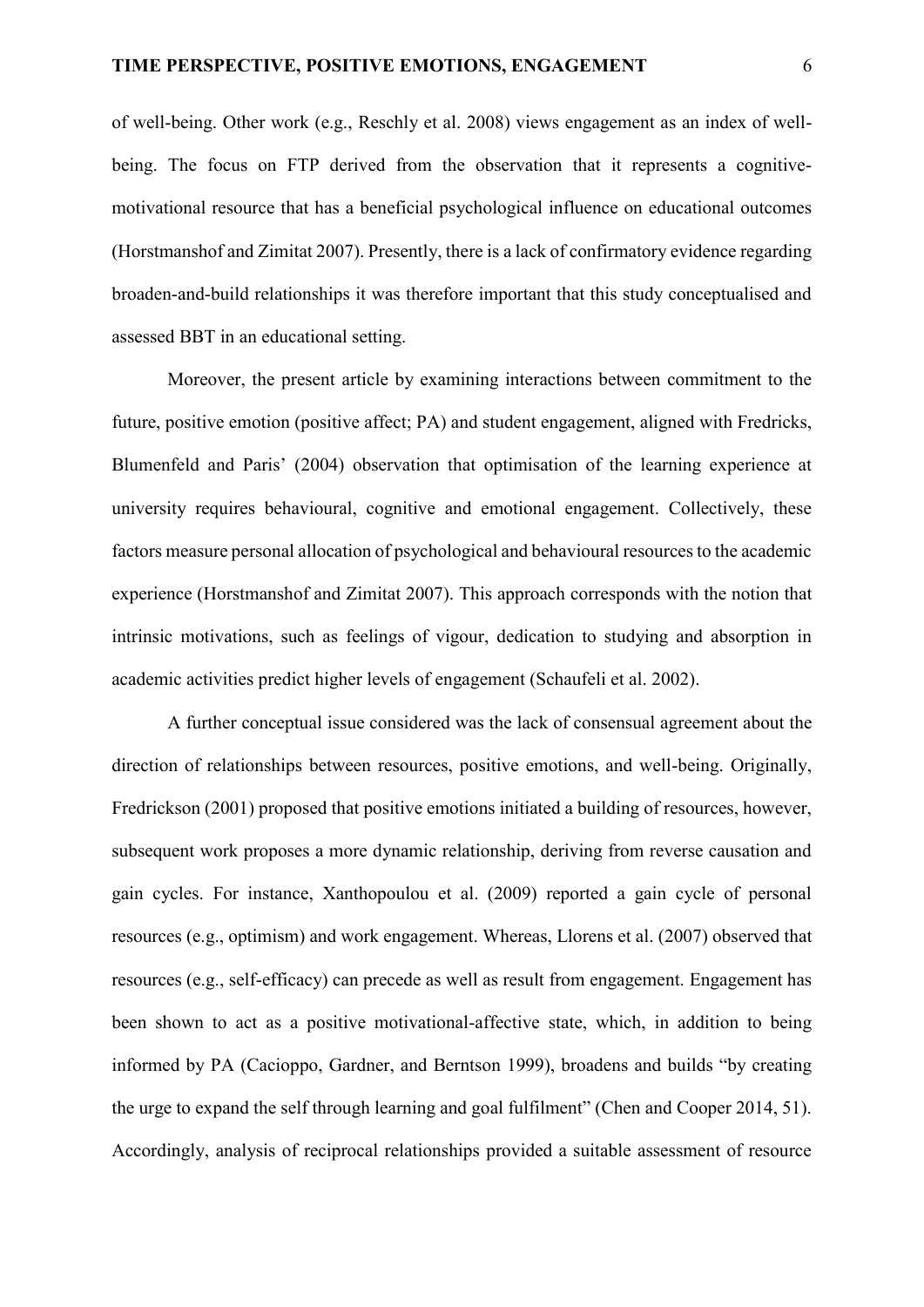gain cycles, such as those proffered by the BBT (Wood et al. 2008). The proposed reciprocal model appears in Figure 1.

#### Figure 1 here

Since BBT is a process model based on change over time, variable assessment occurred at two time points separated by a three-month interval. Focusing on the beginning of each university term enabled comparisons to be made of student engagement throughout the students' first year of study; a critical period for determining degree progression (Denovan and Macaskill 2013; Zimitat 2004). Additionally, the initial transition phase is generally stressful (Denovan and Macaskill 2016), whereas the commencement of the second term is a period when students typically feel more settled, focused and engaged. Hence, the gap between these periods provided an opportunity for FTP and PA to interact. The researchers anticipated that FTP acts as a motivational variable increasing student engagement. Additionally, that engagement would enhance positive emotions. The use of two time points also allowed observation of this lagged effect.

Furthermore, using a longitudinal approach adds valuable complimentary evidence to previous BBT research conducted within educational settings. Historically, support for BBT in this context has emerged directly through cross-sectional work (e.g., Horstmanshof and Zimitat 2007; Schaufeli and Van Rhenen 2006), prior longitudinal investigations (although limited in quantity) (e.g., Llorens et al. 2007; Ouweneel et al. 2011), and indirectly via general laboratory studies (e.g., Fredrickson et al. 2008). Additional longitudinal work adds to preceding research by establishing the nature of effects and relationships (predictions, interactions) throughout the academic year, and extending the current literature. The focus on FTP via BBT using this type of design is a novel innovation.

Moreover, longitudinal assessment in a real-world setting (i.e., first year students adjusting to university) facilitates the scrutiny of variable direction naturally (Wood et al.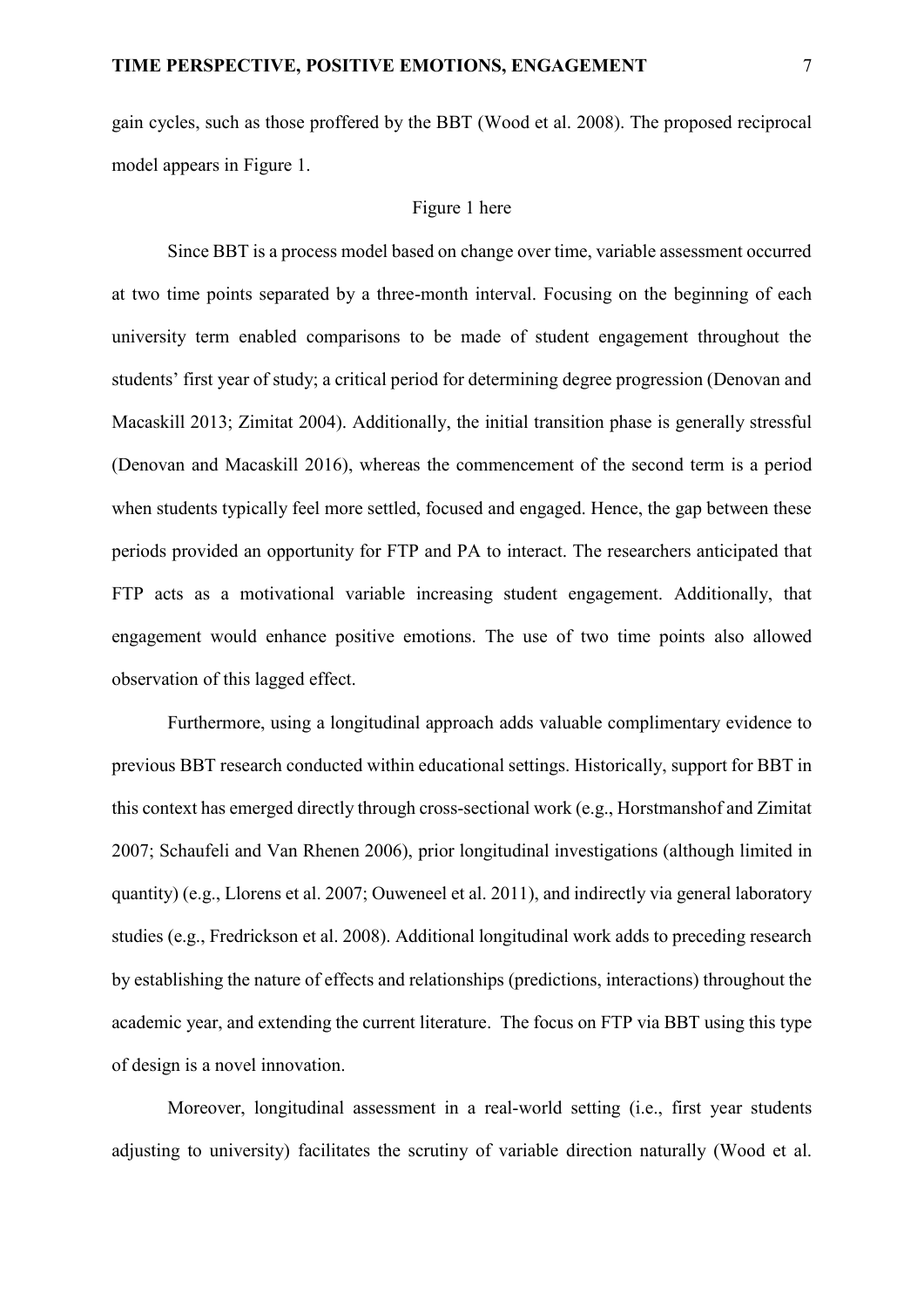2008). Understanding whether FTP, engagement and PA reciprocally influence one another over time in this context is a critical consideration for the implementation of subsequent interventions. Appreciating the order of variable influence and factor interactions provides a firm indication of the elements to focus on in order to nurture engagement among students.

In summary, the present study tested BBT assumptions in relation to FTP and student engagement. Particularly, it assessed whether reciprocal relationships existed between FTP, engagement and PA over time. Consistent with previous literature this informed a conceptual model, which tested several specific outcomes. Firstly, the extent to which FTP at Time 1(T1) predicted engagement, and engagement PA. Secondly, the degree to which T1 scores positively predicted corresponding T2 scores. Finally, the model considered the presence of lagged effects. Specifically, the assumption that there was a reciprocal relationship between FTP, engagement and PA across time points. The study evaluated also, via mean comparisons whether student participation in university increased FTP, engagement and PA.

#### **Materials and Methods**

#### *Sample*

First year social science undergraduates from a post-92 UK university completed study measures at the beginning of the academic year (T1) and at the start of the second term, approximately three months later  $(T2)$ . This time interval allowed sufficient time for well-being to change (Amati et al., 2010). In total, 217 (35 males and 182 females, mean age = 23.57, *SD*  $= 7.47$ , range  $= 18$  to 53) responded at both time points. There was a dropout rate of 18.7% from the initial sample of 267. Recruitment of participants occurred via laboratory classes and through email invitation across the university social sciences department.

#### *Measures*

*Positive emotion*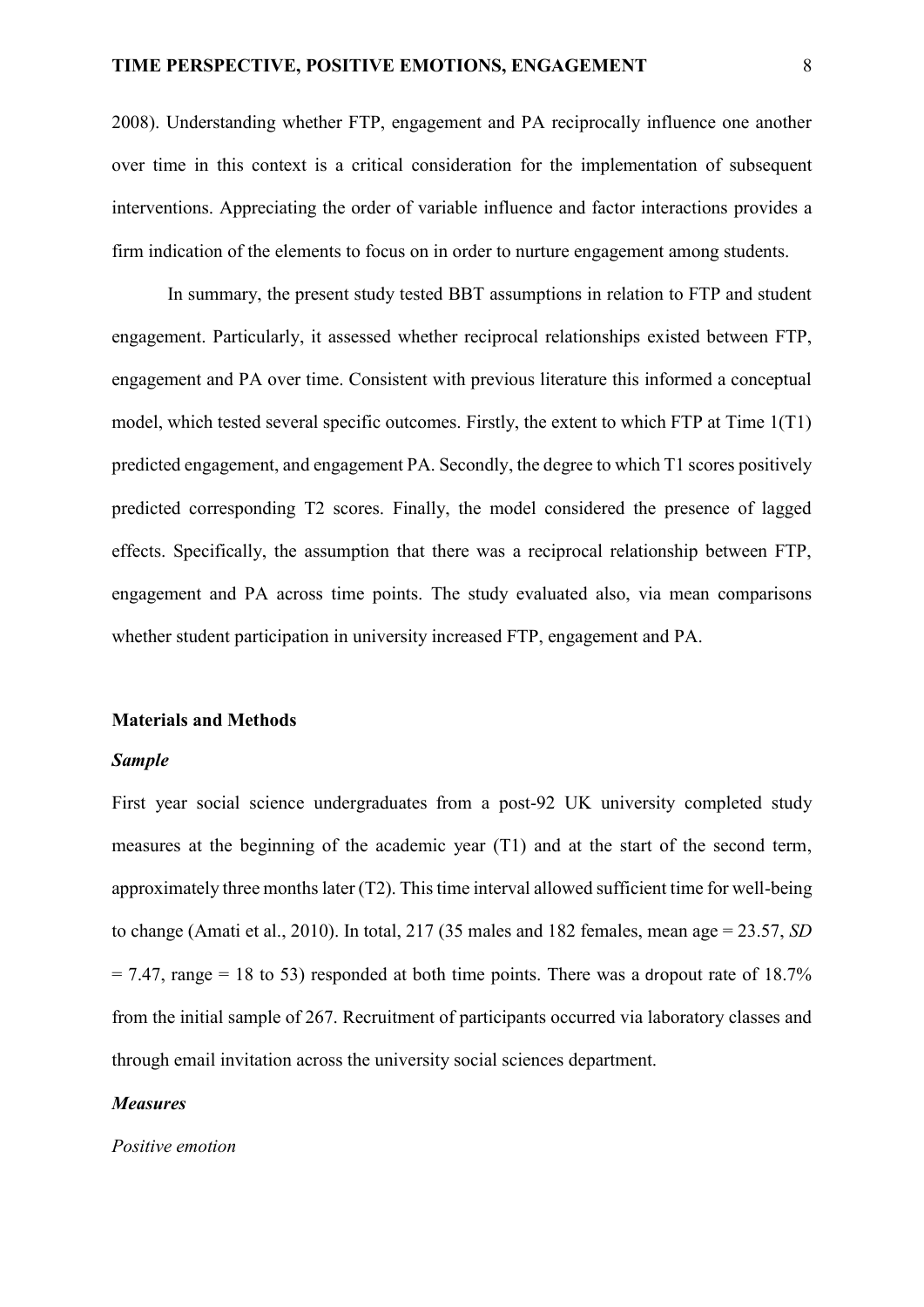The positive affect subscale of the Positive and Negative Affectivity Schedule (Watson, Clark, and Tellegen 1988) assessed affirmative emotion. This comprises 10 items (e.g., determined, proud). Participants rate the extent to which they felt each emotion over the past month using a 5-point Likert scale, from 1 (*very slightly or not at all*) to 5 (*extremely*). High alpha reliability has been reported for the subscale ( $\alpha$  = .90) (Watson et al. 1988) and it was high at both time points within this study (Time 1 PA  $\alpha$  = .81, Time 2 PA  $\alpha$  = .83).

#### *Future time perspective*

The Future subscale of the Zimbardo Time Perspective Inventory (Zimbardo and Boyd 1999) measured future time perspective. This consists of 13 items rated on a 5-point Likert scale ranging from *very uncharacteristic* (1) to *very characteristic* (5). The measure uses mean rather than total scores, thus scores range from 1 to 5 (Zimbardo and Boyd 1999). Reported internal consistency for the subscale is acceptable ( $\alpha$  = .77; Kooij, Bal, and Kanfer 2014). In the current study reliability was acceptable at Time 1 (T1) and Time 2 (T2) (T1  $\alpha$  = .70, T2  $\alpha$  = .74).

# *Student engagement*

The 14-item version of the Utrecht Work Engagement Scale for Students (UWES-S) (Schaufeli et al. 2002) assessed student engagement. The UWES-S consists of three subscales representing vigour, dedication, and absorption, rated on a 7-point Likert scale from *never* (0) to *always* (6). Reported internal consistency for subscales is good (vigour  $\alpha$  = .74, dedication  $\alpha$  = .87, absorption  $\alpha$  = .84) (Casuso-Holgado et al. 2013). In this study, alpha reliability was high at both time points for overall scores (T1  $\alpha$  = .93, T2  $\alpha$  = .92), and for the subscales (T1 vigour = .85, T1 dedication = .90, T1 absorption = .88; T2 vigour = .86, T2 dedication = .86, T2 absorption  $= .86$ ).

## *Procedure*

Instructions directed participants to complete an online self-report measure. Prior to commencement, participants received an information sheet describing the purpose of the study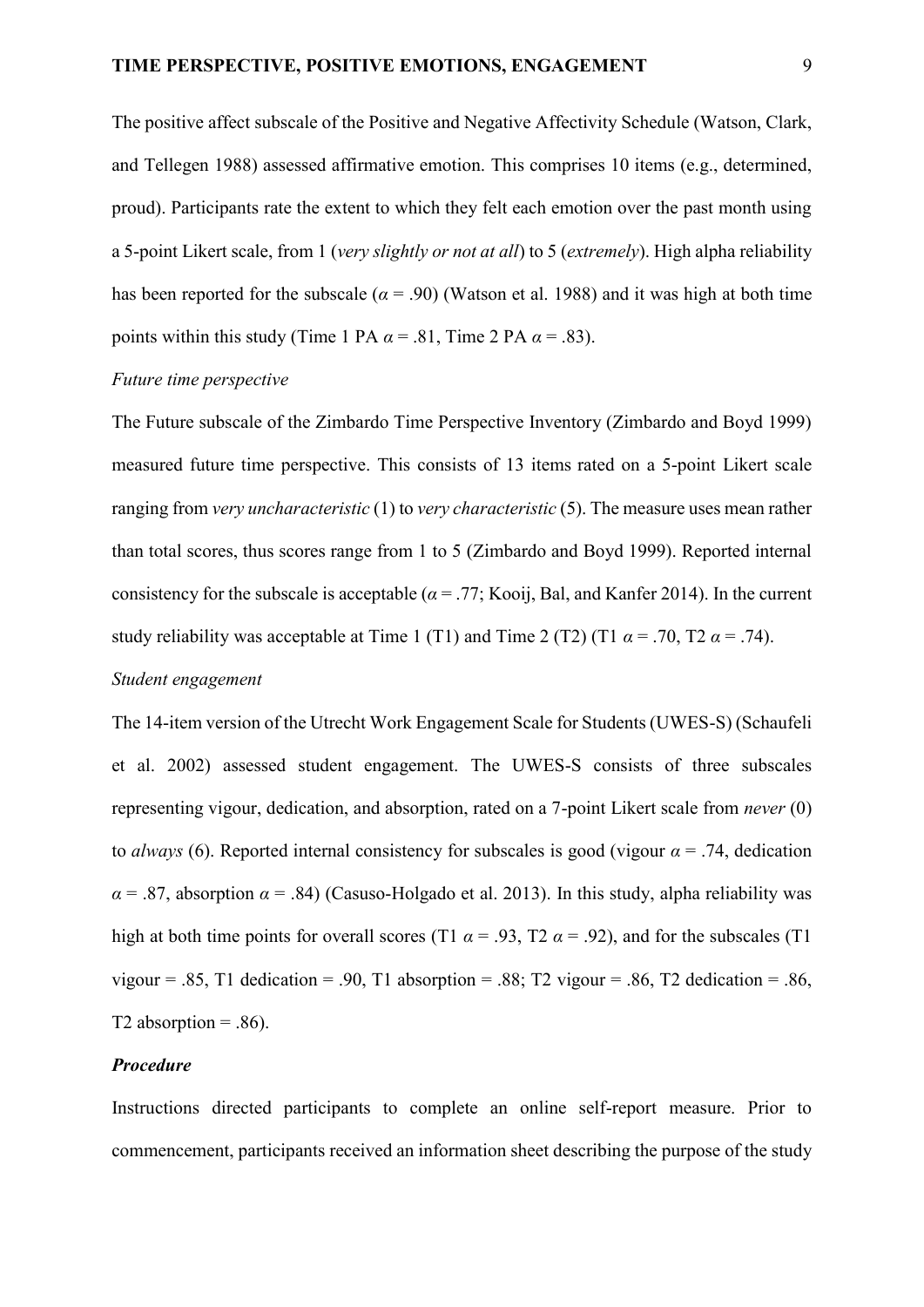and provided consent. Following completion of the measures, participants were debriefed. The procedure for Time 1 and Time 2 was identical. The University Research Ethics Committee approved the study.

## *Data analysis*

The initial stage of analysis involved comparison of mean scores. Due to the inclusion of multiple measures assessed at two time intervals differences were evaluated using Multivariate ANOVA procedures. Specifically, Hotelling's  $T^2$ , which reduces the likelihood of making a Type I error when comparing means among potentially correlated outcomes (Tabachnick and Fidell 2001).

The next phase of analysis employed structural equation modelling (SEM), performed by AMOS 24, to test potential relationships among study variables. Following the recommended procedure of Anderson and Gerbing (1988), a measurement model preceded a test of structural models. Parcels of measured variables indicated latent variables of positive emotion (PA), future time perspective (FTP), and student engagement. Exploratory factor analysis (EFA) with oblique rotation examined each variable and determined the allocation of items to parcels. Item parcelling is effective for research scenarios with numerous measurement items because this increases the degrees of freedom and the statistical power of tested models (Coffman and MacCallum 2005).

Analysis assessed four models. Model 1, the *stability* model, assumed that each T1 variable leads to its respective T2 variable. Stability models test temporal constancy by estimating the stability coefficient between T1 and T2 without including variance from direct or indirect paths (Pitts, West, and Tein 1996). Model 2 was a *synchronous* model in which synchronous paths at T1 and T2 (e.g., T1 FTP  $\rightarrow$  T1 engagement  $\rightarrow$  T1 PA) were incorporated in addition to stability paths to test the stationarity assumption of the model (James, Mulaik, and Brett 1982). Model 3 was a *causality* model, which incorporated, in addition to the paths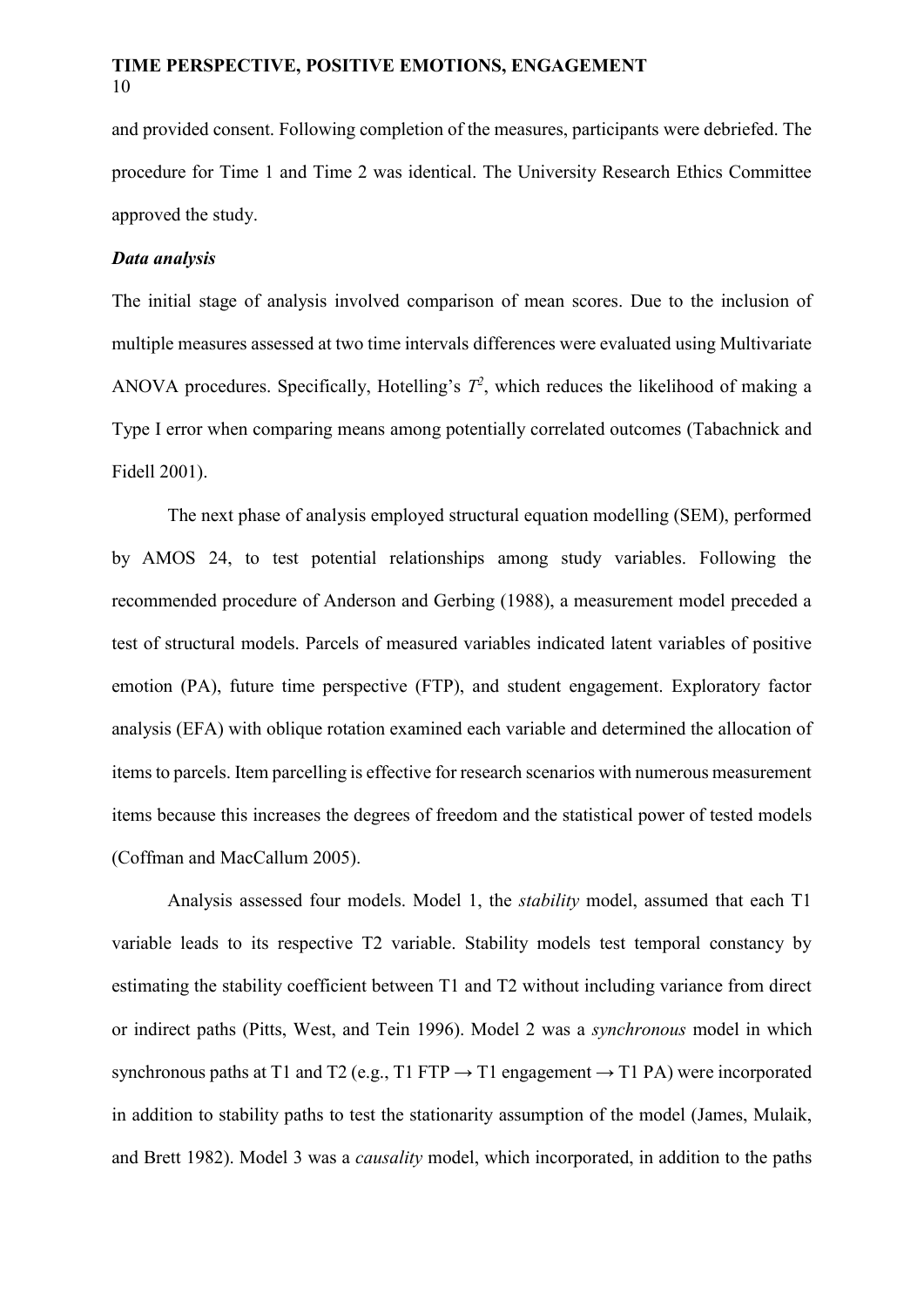from Model 2, lagged paths from T1 FTP, engagement and PA to T2 FTP, engagement and PA. Model 4 was a *reciprocal* model that built on Model 3 and included additional lagged paths from T1 engagement to T2 and from T1 PA to T2 FTP and T2 engagement. According to Zapf, Dormann, and Frese (1996) the analysis of causal, reciprocal, and reverse relationships is justified in a latent modelling context when all variables are included at both time points.

The chi-square statistic, Comparative Fit Index (CFI), Tucker-Lewis Index (TLI), Root-Mean-Square Error of Approximation (RMSEA) and Standardised Root-Mean-Square Residual (SRMR) evaluated model fit. An acceptable model required CFI > .90, TLI > .90, SRMR < .08, and RMSEA < .10 (Browne and Cudeck 1993). For RMSEA the 90% confidence interval (CI) was included. Model comparison used Akaike's Information Criterion (AIC; Akaike 1974) in addition to chi-square difference. A lower AIC value indicated superior fit.

#### **Results**

## *Preliminary analyses and comparison of FTP, engagement and PA scores over time*

Data screening checked for normality and outliers. Skewness and kurtosis ranges for all variables were between -2.0 and +2.0 (Byrne 2016). Following computation of z-scores, transformation of values above 3.29 or less than -3.29 to the next lowest or highest value occurred for each variable (Tabachnick and Fidell 2001). Accordingly, three univariate outliers underwent transformation. No multivariate outliers existed; data values were greater than .001 relative to Mahalonobis Distance and chi-square distribution (Tabachnick and Fidell 2001).

A MANOVA Hotelling's  $T^2$  test revealed a significant main effect of time on FTP, engagement and PA,  $T^2 = 54.86$ ,  $F(5, 212) = 11.01$ ,  $p < .001$ ,  $\eta_p^2 = .21$ . Univariate *F* tests indicated that FTP significantly increased from Time 1 to Time 2,  $F(1, 216) = 6.89$ ,  $p = .009$ ,  $\eta_p^2$  = .03. Analysis failed to support the notion that student participation in university increased FTP, engagement and PA. Additional univariate tests indicated that there was a significant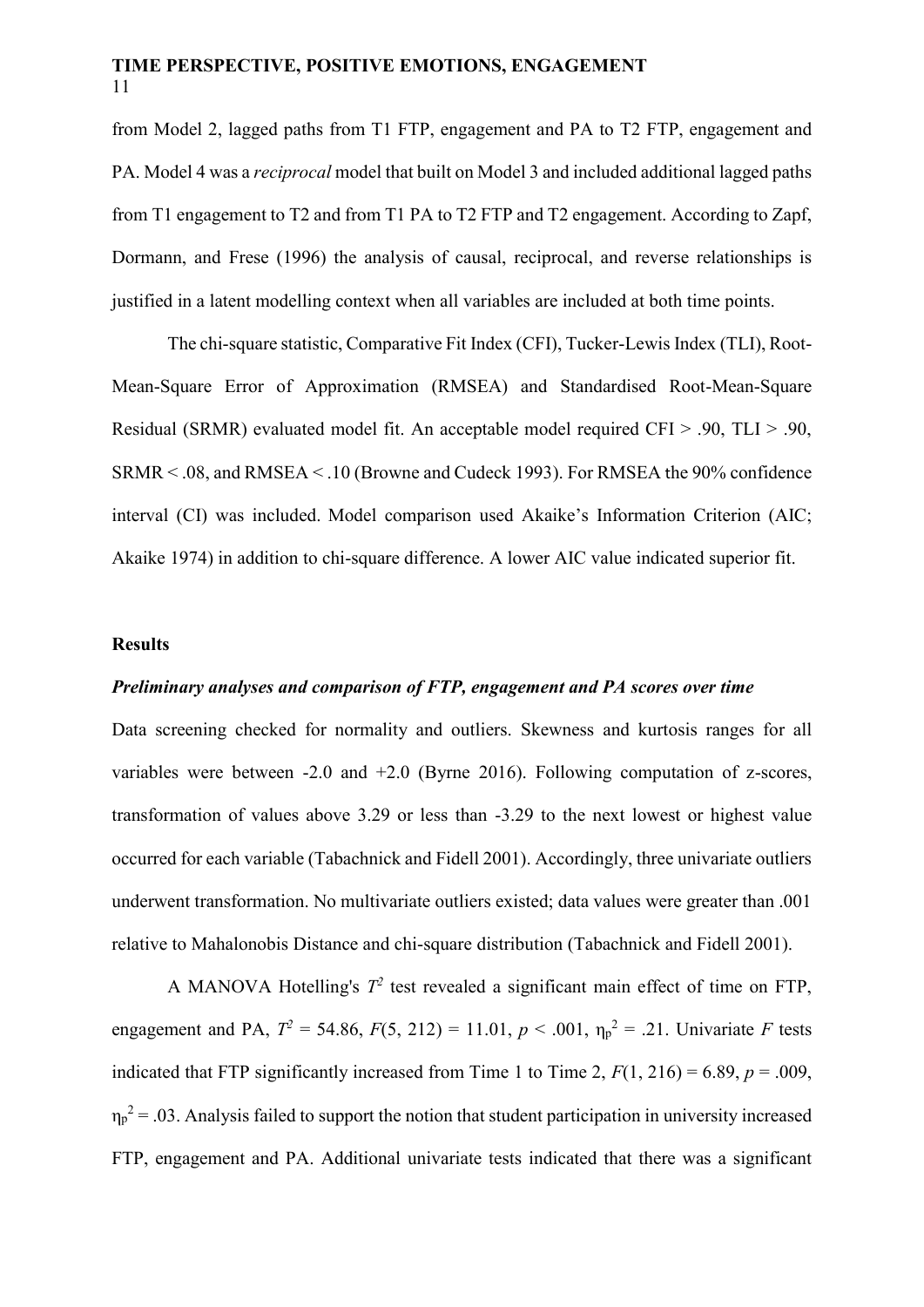decrease from Time 1 to Time 2 in engagement,  $F(1, 216) = 5.43$ ,  $p = .021$ ,  $np2 = .03$ ; dedication,  $F(1, 216) = 6.17$ ,  $p = .014$ ,  $np2 = .03$ ; and PA,  $F(1, 216) = 34.78$ ,  $p < .001$ ,  $\eta_p^2 =$ .14. Means and standard deviations alongside the univariate analyses appear in Table 1.

Table 1 here

#### *Summary*

These results indicated that levels of overall engagement, dedication and PA among the students decreased over the three-month timeframe. Only FTP increased over time.

#### *Intercorrelations and model evaluation*

Prior to analysis, an examination of data in relation to distributional assumptions of linearity, homoscedasticity, multivariate normality and multicollinearity was undertaken (Kline 2010). This revealed no issues with multicollinearity and all correlations were below .9.

At T1 and T2, total engagement and engagement subscales were positively associated with FTP (Table 2). T1 total engagement and vigour were associated with T1 PA, and T2 PA was correlated with T2 total engagement and engagement subscales. Examining both time points revealed that T1 total engagement positively related with T2 FTP, total engagement, dedication and PA. T1 PA was positively associated with T2 FTP, PA, total engagement and engagement subscales.

## Table 2 here

EFA indicated that FTP possessed an underlying three-factor structure at both time points. PA had a single factor structure at T1 and T2. In order to include these single factors as indicators of latent variables (T1 PA and T2 PA) the variance of single factors was determined by multiplying scale variance with alpha reliability (Kline 2010). In the case of PA and FTP, EFA was necessary to determine indicator parcels. UWES-S subscales acted as indicators of student engagement. Established research supports the hierarchical factor structure of this measure (see Schaufeli et al. 2002). Factor loadings for the measured variables on the latent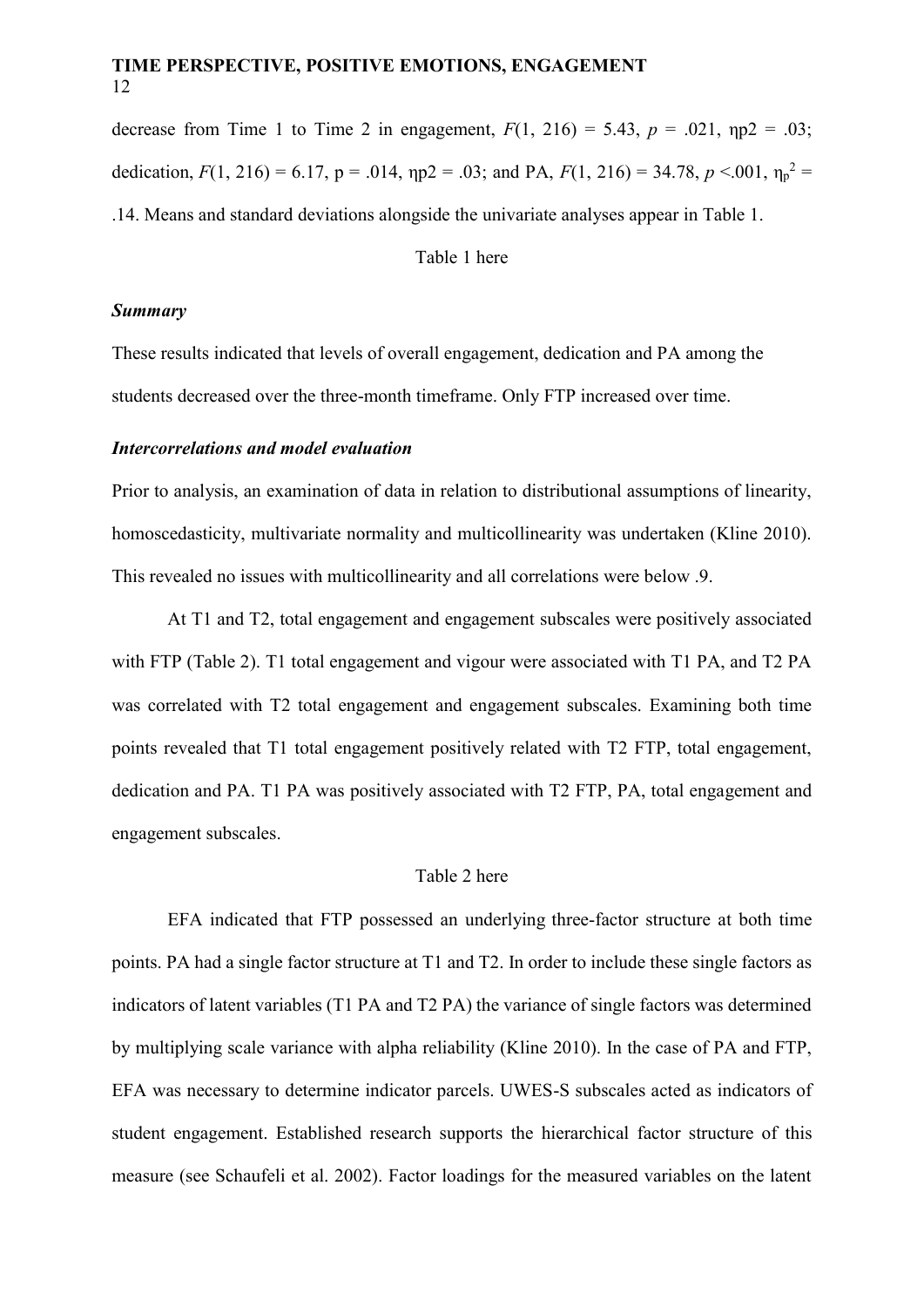variables were all significant ( $p < .001$ ). The majority of indicators exhibited factor loadings above .60, meeting the strict factor loading requirements of Hair et al. (1998). Prior to model evaluation, examination of a measurement model in which all latent variables covaried was undertaken (Anderson and Gerbing 1988). Very good data-model fit was evident (see Table 3).

Table 3 presents the data-fit of each model. As can be seen, Model 2 reported significantly improved data-fit compared with Model 1,  $\chi^2$ difference (4,  $N = 217$ ) = 183.85, *p*  $<$  0.01. Model 3 did not significantly improve on Model 2,  $\chi^2$  difference (2, *N* = 217) = 3.05, *p* = .216. Model 4 (Figure 2) significantly improved data-fit compared with Model 3,  $\chi^2$ difference  $(3, N = 217) = 24.24$ ,  $p < .001$ . Comparison of AIC values supported superior fit of Model 4, as the AIC is 164.46, which is lower than the AIC for Model 3 (182.70), Model 2 (175.65) and Model 1 (351.50).

#### Table 3 here

Model 2 tested whether FTP positively related with engagement, and if engagement positively associated with PA at each time point. Model 2 additionally anticipated that T1 FTP would predict T2 FTP, T1 engagement would predict T2 engagement, and T1 PA would predict T2 PA. Significant positive paths emerged from T1 FTP to T1 engagement ( $\beta$  = .85, *p* < .001), T1 engagement to T1 PA ( $\beta$  = .24,  $p$  < .001), T2 FTP and T2 engagement ( $\beta$  = .58,  $p$  < .001), and between T2 engagement and T2 PA ( $\beta$  = .36,  $p$  < .001). Additionally, T1 PA significantly predicted T2 PA ( $\beta$  = .36,  $p$  < .001). However, T1 engagement did not significantly predict T2 engagement ( $\beta$  = .13, *p* = .088), and T1 FTP did not meaningfully predict T2 FTP ( $\beta$  = .15, *p* = .123). Model 3 tested the notion that positive lagged effects existed concerning T1 FTP to T2 engagement and T2 PA, and T1 engagement to T2 PA. However, no lagged effects were present.

Model 4 assumed the existence of a reciprocal relationship between variables in addition to the causality model predictions. Specifically, that T1 engagement had a positive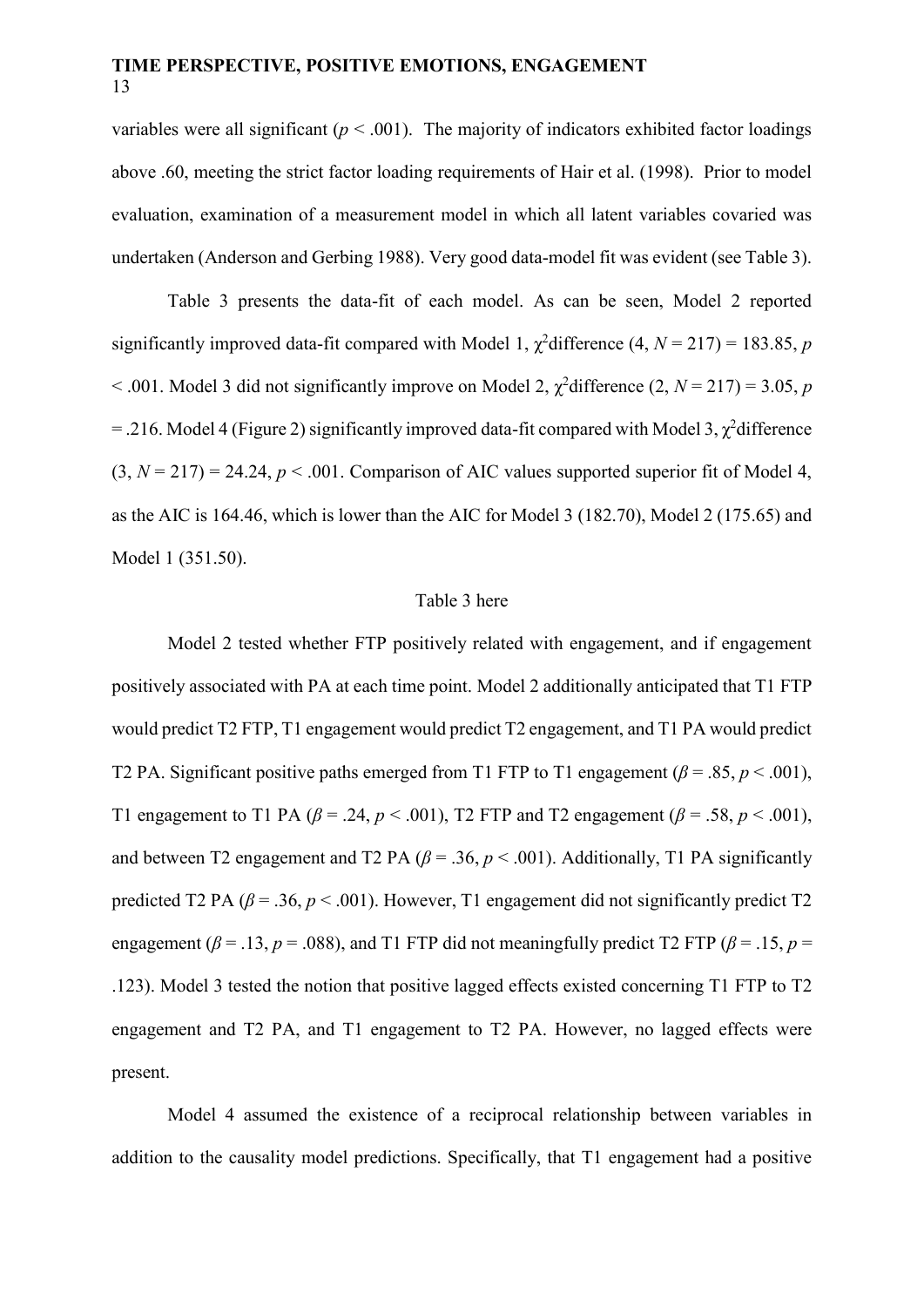lagged effect on T2 FTP, and T1 PA had a positive lagged effect on T2 FTP and T2 engagement. Inspection of the structural paths of Model 4 revealed that T1 PA had a significant positive lagged effect on T2 PA ( $\beta$  = .33,  $p$  < .001), T2 FTP ( $\beta$  = .20,  $p$  = .012) and on T2 engagement ( $\beta$  = .26,  $p$  < .001). However, T1 engagement did not have a significant lagged effect on T2 FTP ( $\beta$  = .10,  $p$  = .71). Similar to Model 3, a significant lagged effect from T1 FTP to T2 engagement and T2 PA, and from T1 engagement to T2 PA did not emerge. The results support the notion that FTP predicts both engagement and PA, and that engagement predicts PA at both time points. Furthermore, T1 PA predicted T2 PA. Overall, Model 4 revealed that T1 PA influenced FTP, engagement, and PA at T2, thus partially supporting a reciprocal relationship.

## Figure 2 here

#### **Summary**

These results suggested that at each time point, the level of FTP predicted higher engagement, and the level of engagement predicted greater PA among the students. In addition, PA at T1 influenced higher PA at T2, signifying a positive relationship over time. However, contrary to expectations, FTP and engagement at T1 did not predict subsequent levels of FTP and engagement.

Moreover, positive lagged effects were not present, meaning that a student's level of FTP did not influence their engagement, and that a student's level of engagement did not influence their PA over the three-month period. However, some reverse causality existed in the form of PA (at T1) influencing subsequent FTP and engagement (at T2).

## **Discussion**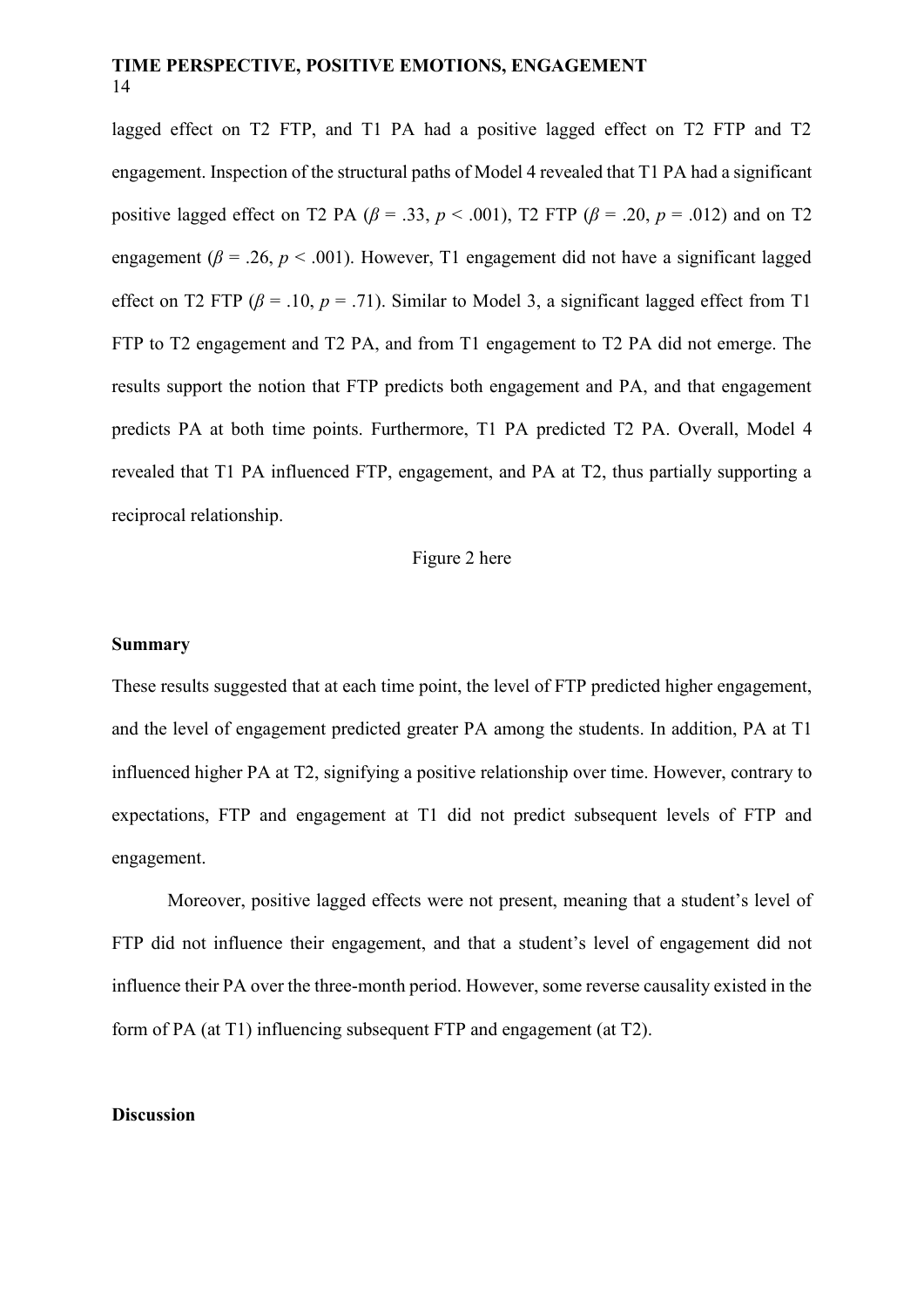This paper examined how relationships between attitudes, traits and behaviours influenced student engagement. The predictive relationships in the structural model indicated that Future Time Perspective (FTP) predicted engagement at both time points. This finding was consistent with Horstmanshof and Zimitat (2007), who identified FTP as an important psychological influence on student engagement. Specifically, FTP effects engagement via the use of deep learning strategies and a greater degree of academic application. This manifests as positive actions, attitudes and behaviours, such as the desire to work consistently, increased levels of motivation, and the ability to seek support from teaching staff.

In agreement with Horstmanshof and Zimitat (2007), strengthening of FTP has the potential to lead to an increase in study engagement and prevent attrition, in this instance within university students. Similarly, engagement predicted increased levels of positive affect (PA) at each time point. This was anticipated, given that individuals with higher levels of engagement display not only a tendency to experience positive emotions (Schaufeli and Van Rhenen 2006), but to experience positive emotions that are high in activation, including enthusiasm, joy, and interest (Langelaan et al. 2006).

The current study evidenced a gain relationship between positive emotions with FTP and engagement over time. It is possible, therefore, that these activating emotions in turn are responsible for mobilising students into action and influence a greater degree of FTP and sustained engagement. Indeed, the results for positive emotion provided support for the BBT. Particularly the 'build hypothesis', which posits that people will enhance their personal resources (in this instance FTP) as a function of experiencing positive emotions, leading to increased well-being (in this instance engagement) over time.

It is possible, however, that an alternative explanation exists in the form of PA acting as an antecedent of, or at least co-occurring with FTP. Indeed, Kooij, Kanfer, Betts, and Rudolph (2018) found that affectivity co-occurs with FTP when predicting a range of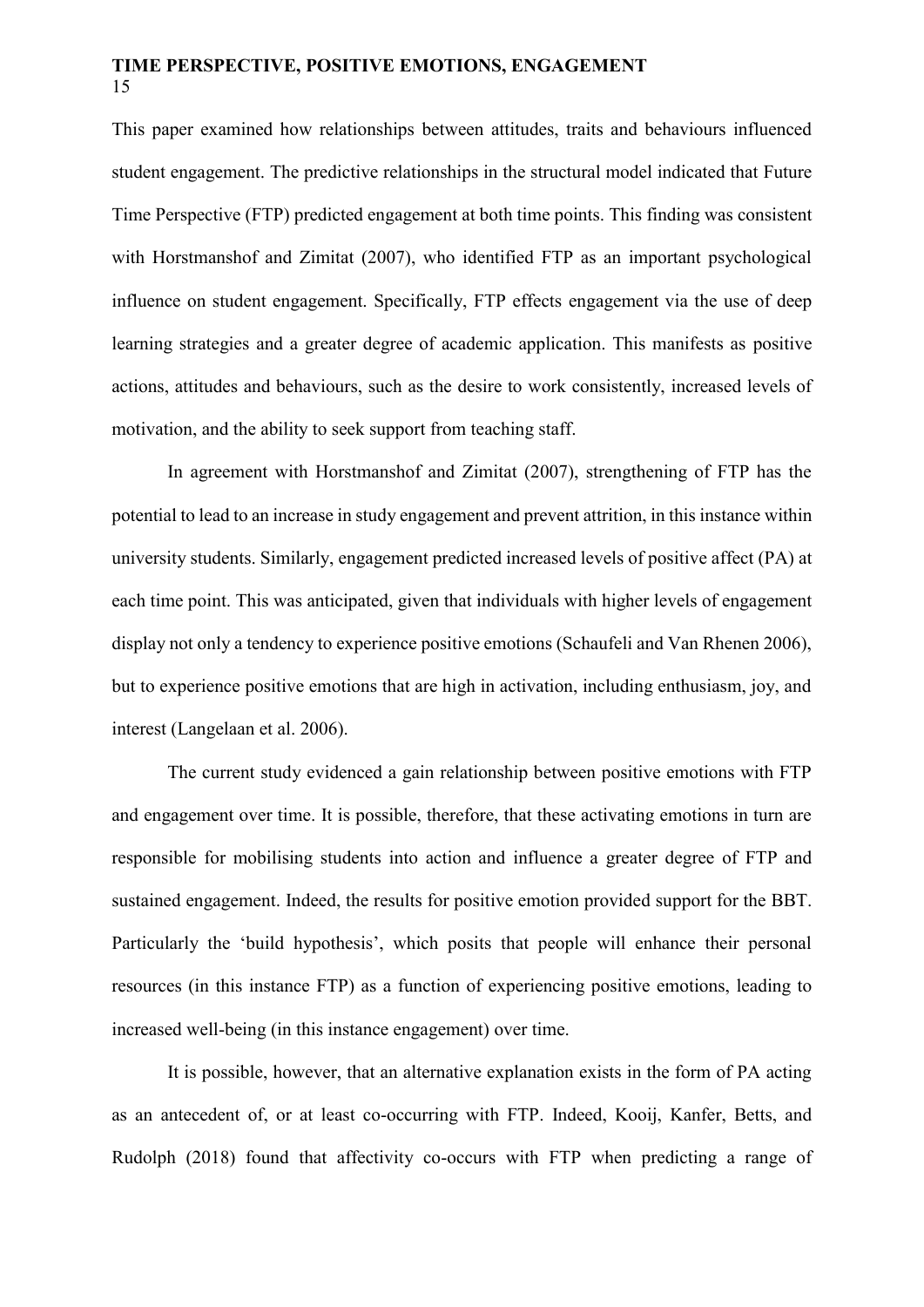psychological outcomes (e.g., happiness and anxiety). In this context, affectivity represents a dimension of FTP, which references the valence of anticipated future events (see Brothers, Chui, Diehl, and Pruchno 2014). However, a lack of research has examined this possibility. Consequently, Kooij et al. (2014) contend that a more effective measure of FTP is required. Explicitly, one that builds on standardised scales (such as the ZTPI) and incorporates affectivity. Future research accordingly should evaluate co-occurrence of affectivity. This is necessary given Kooij et al. (2014) ascertain that affectivity, in the context of FTP, is distinct from general notions of affect.

Although FTP increased at the mean level and positive emotion predicted this, in contrast to Ouweneel et al. (2012) no reciprocal gain relationship was evident. Greater specificity may provide an explanation. Pertinently, research indicates that both trait-like features and individual differences in the goals people possess determine the cognitivemotivational effects of FTP. Lens et al. (2012) established that the content (what people are working towards) and depth (distance into the future) of goals have motivational consequences for the effects of FTP. A focus on goals could have accounted for greater variance when considering FTP as a predictor over time.

In addition, consideration of goals may have added further clarity regarding the low association between T1 and T2 FTP. It is possible that students possessed different goals, orientations and intentions at each respective time point, and variations in the academic year may confound FTP scores. Therefore, a qualitative study focusing on how different time points affect future orientation could prove beneficial by providing insights into discordant FTP scores, and the potentially beneficial effects that PA may have in sustaining high FTP. Indeed, Denovan and Macaskill (2013) found that students changed and adjusted over time in relation to factors including academic focus and expectations of university study. The use of a qualitative approach engendered rich insight into the underlying reasons for these adjustments.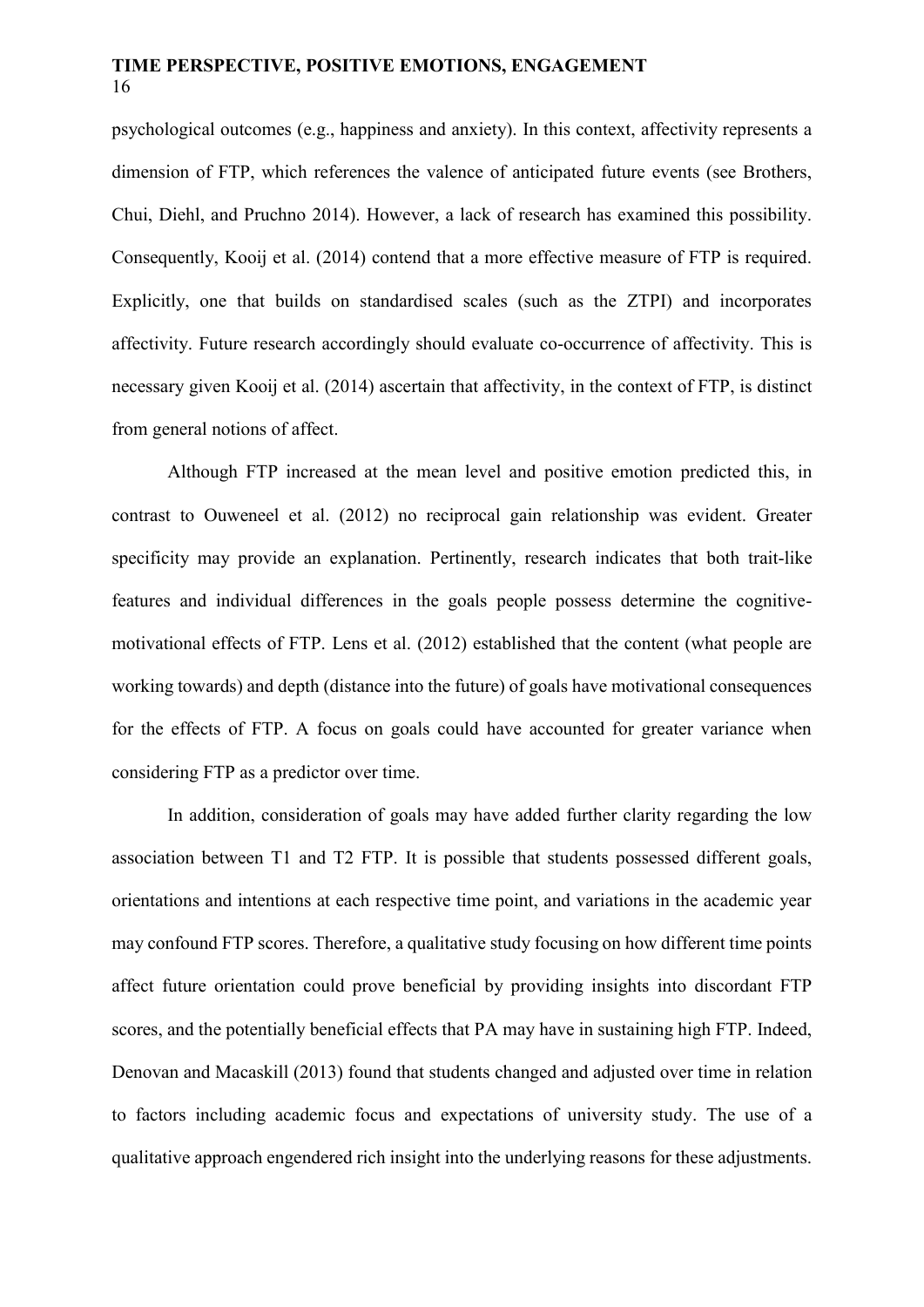The results suggest overall that although engagement and positive emotion levels decreased over time at the mean level, that FTP, engagement and positive emotion increase as a function of initial level of positive emotion. Positive emotion in this context has a catalytic effect. Hence, from a practical viewpoint, the development of research on the role of positive emotion in relation to FTP and other resources can have significant implications for improving engagement and retention amongst undergraduates. Such progress is pertinent given the relatively high levels of attrition in first year (HESA 2016).

Accordingly, in addition to creating supportive environments for undergraduates to thrive, universities should find ways to develop FTP and positive emotion as mechanisms to prevent early withdrawal from university. For example, place a greater emphasis on encouraging students to consider their future goals relative to university study through structured activities (e.g., skills assessment and planning for academic success) (Horstmanshof and Zimitat 2007).

Furthermore, PA is to an extent malleable (Reschly et al. 2008). Research indicates that at a school-level promoting students' skills can increase positive emotion (Seligman et al. 2009). Illustratively, through the Penn Resiliency Program, which uses relatively straightforward methods (e.g., 'Three Good Things' exercise). These when taught to schoolbased learners increase the student's ability to experience PA, even amidst difficult circumstances (Seligman et al. 2009). Integrating similar principles within higher education has the potential to equip students with skills that develop and sustain their PA, even when confronted with uncontrollable stresses and problems that typically undermine engagement.

This study also considered mean changes over time. FTP increased from T1 to T2. However, engagement and PA decreased. Furthermore, scores on the engagement scales declined. In the case of dedication, this reduction was significant. This tentatively suggests that a drop in dedication was mainly responsible for the overall reduction in engagement.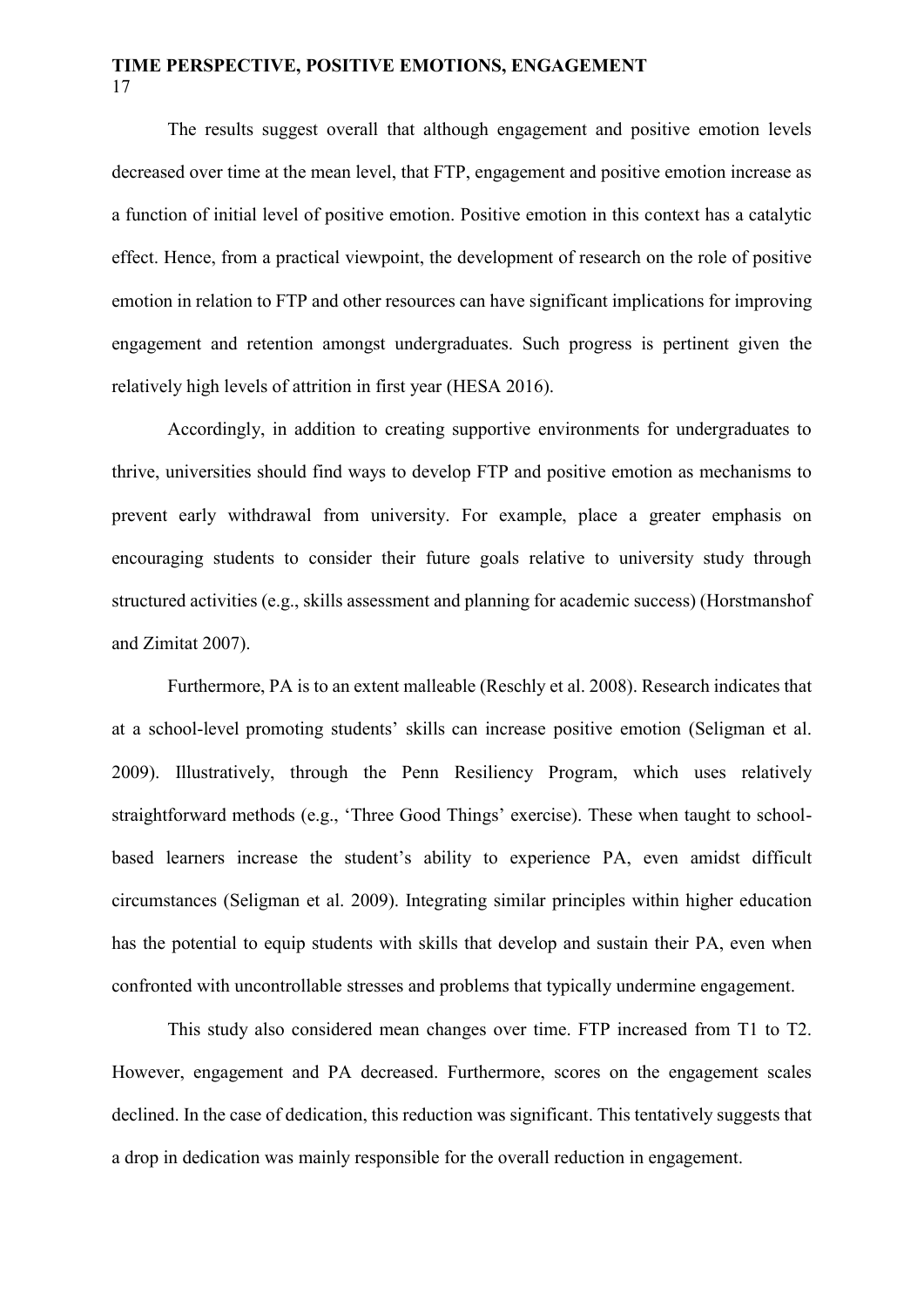Previous research reports a link between lowered student engagement and increased dropout rates. Indeed, high first year attrition is a major concern in the UK (HESA 2016), United States and Australia (Horstmanshof and Zimitat 2007). Within this study, the researchers assumed that volunteers would possess relatively high levels of engagement. Observed reductions in engagement and a dropout rate at T2 of 18.7% confounded this notion. These findings reflect the complex nature of student engagement. This concurs with Denovan and Macaskill (2016), who reported a decrease in engagement and positive emotion over the first year of university study.

This may occur because university level study necessitates a movement to autonomous learning, which students struggle to negotiate (Macaskill 2013). The timing of data collection in this study coincided with the transition from student-centred to autonomous learning. Specifically, it spanned the period from school/college, through university induction to undergraduate study. This is a challenging time for students because they encounter new delivery styles, different educational demands and novel content (Denovan and Macaskill 2013). Future work should examine whether engagement increases subsequently, particularly its development throughout year one and the middle and later stages of a degree programme.

## *Limitations and future research*

This study relied on the use of self-report measures, which possess limitations including common method variance. In this context, although the results accord with previous research, it would have been beneficial to include objective criterion measures such as study grades (Brown et al. 2008). Additionally, there was a lack of consideration of goals to supplement FTP. Another issue relates to the generalisability of the results because assessment occurred within a single faculty of a HE institution. Subsequent work should examine the extent to which findings generalise beyond the present context. Additionally, the present sample was mainly female (83.8%). Thus, it would be useful to assess whether gender differences exist in the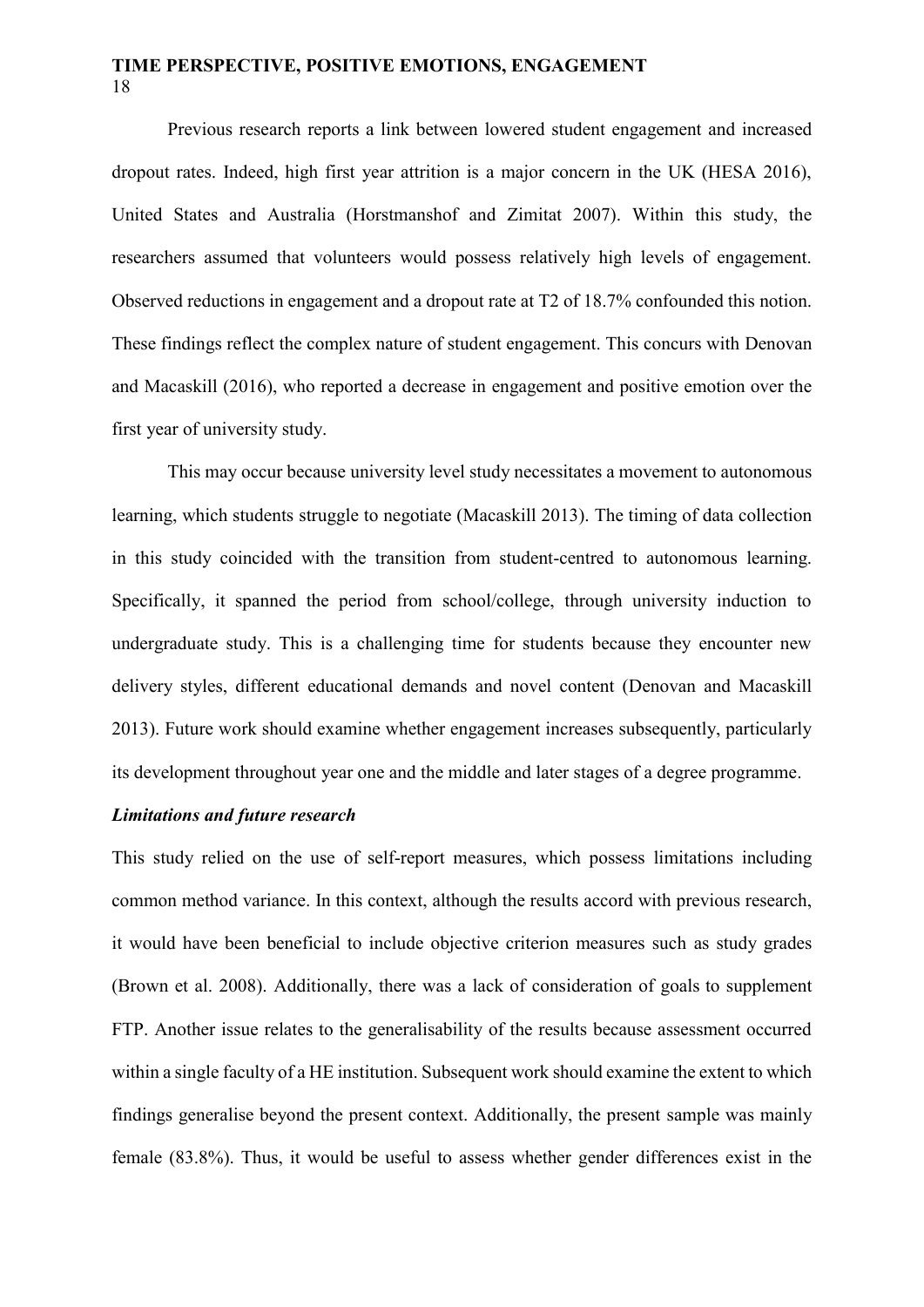'build' pattern in future work. It was not possible to do this within the present study due to sample size restraints (specifically, the small subsample of men,  $n = 35$ ).

Finally, future work could extend the research beyond the first year of university study. Although this was necessary for assessing the most sensitive time relative to student engagement and retention (Tinto 1993), a comparison with later time points and/or students from later years of a university degree course would potentially have enriched the findings, revealing whether students become more engaged in later years and how this relates to FTP and positive emotion. Research indicates, for example, that level of engagement measured at the start of university can predict later degree success (Svanum and Bigatti 2009).

#### *Conclusion*

This study demonstrated moderate to strong predictive relationships among FTP, engagement and positive emotion (PA) at single time points. Moreover, a gain cycle existed over time relating to the effects of PA on later FTP, engagement and PA. These findings provide support for the 'build' hypothesis of the BBT and further understanding of the dynamic relationship that exists among FTP, engagement and PA. At odds with these results, mean levels of engagement and PA decreased. Therefore, interventions that focus on and develop positive emotion in addition to FTP are likely to facilitate student engagement.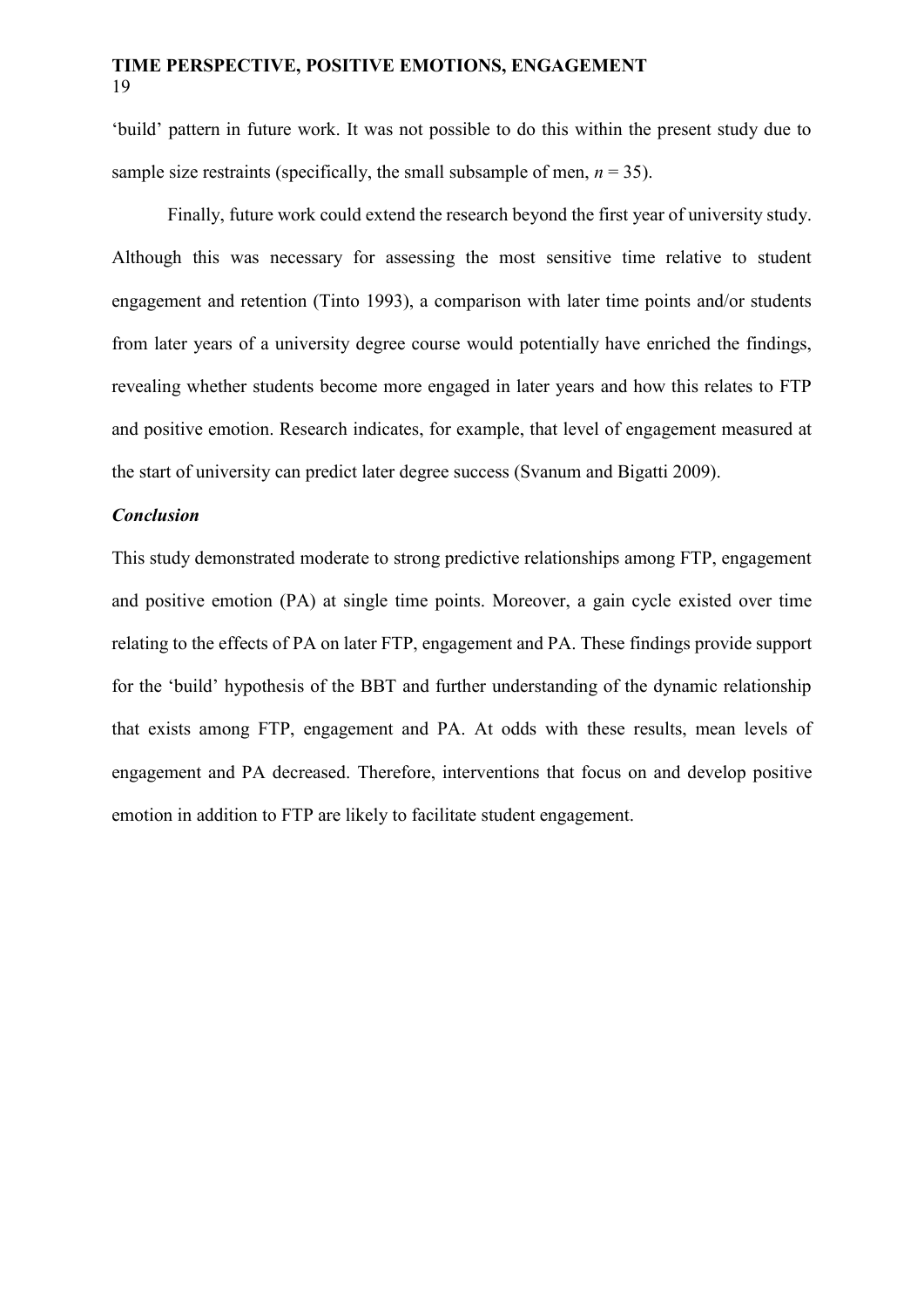## **References**

- Akaike, H. 1974. "A new look at the statistical model identification." *IEEE Transactions on Automatic Control* 19(6): 716–723. doi:10.1109/TAC.1974.1100705
- Anderson, J.C., and D.W. Gerbing. 1988. "Structural equation modelling in practice: A review and recommended two-step approach." *Psychological Bulletin* 103(3): 411– 423. doi:10.1037/0033-2909.103.3.411
- Astin, A.W. 1984. "Student involvement: A developmental theory for higher education." *Journal of College Student Personnel* 25(4): 297–308.
- Bless, H., G.L. Clore, N. Schwarz, V. Golisano, C. Rabe, and M. Wölk. 1996. "Mood and the use of scripts: Does a happy mood really lead to mindlessness?" *Journal of Personality and Social Psychology* 71(4): 665–679.
- Boyd, J.N., and P.G. Zimbardo. 2005. "Time Perspective, Health, and Risk Taking." In *Understanding Behavior in the Context of Time: Theory, Research, and Application,*  ed. A. Strathman and J. Joireman, 85–107. Mahwah: Lawrence Erlbaum.
- Brothers, A., H. Chui, M. Diehl, and R. Pruchno. 2014. "Measuring future time perspective across adulthood: Development and evaluation of a brief multidimensional questionnaire." *The Gerontologist* 54(6): 1075–1088. doi:10.1093/geront/gnu076
- Brown, S.D., S. Tramayne, D. Hoxha, K. Telander, X. Fan, and R.W. Lent. 2008. "Social cognitive predictors of college students' academic performance and persistence: A meta-analytic path analysis." *Journal of Vocational Behavior* 72(3): 298–308. doi:10.1016/j.jvb.2007.09.003
- Browne, M.W. and R. Cudeck. 1993. "Alternative ways of assessing model fit." In *Testing structural equation models,* ed. K.A. Bollen and J.S. Long, 136-162. Beverly Hills: Sage.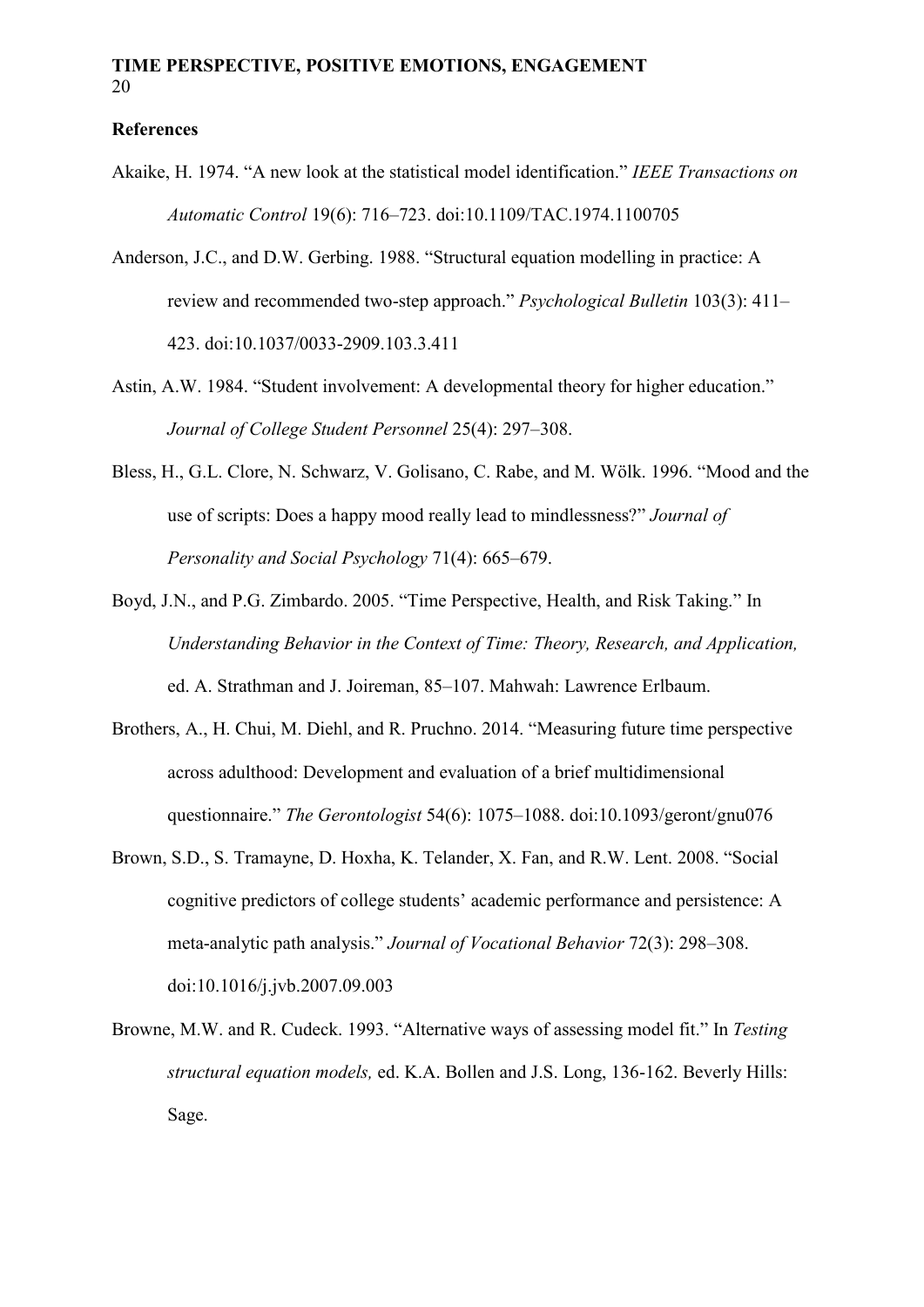- Byrne, B.M. 2016. *Structural equation modeling with AMOS: Basic concepts, applications, and programming.* 3rd ed. New York: Routledge.
- Cacioppo, J.T., W.L. Gardner, and G.G. Berntson. 1999. "The affect system has parallel and integrative processing components: Form follows function." *Journal of personality and Social Psychology* 76(5): 839- 855. doi:10.1037/0022-3514.76.5.839
- Casuso-Holgado, M.J., A.I. Cuesta-Vargas, N. Moreno-Morales, M.T. Labajos-Manzanares, F.J. Barón-López, and M. Vega-Cuesta. 2013. "The association between academic engagement and achievement in health sciences students." *BMC Medical Education* 13(1): 33. doi:10.1186/1472-6920-13-33
- Chen, P.Y., and C.L. Cooper, C.L., eds. 2014. *Wellbeing: a complete reference guide, work and wellbeing.* Vol. 3. Chichester: John Wiley & Sons.
- Coffman, D.L., and R.C. MacCallum. 2005. "Using parcels to convert path analysis models into latent variable models." *Multivariate Behavioral Research* 40(2): 235–259. doi:10.1207/s15327906mbr4002\_4
- Coudin, G., and M.L. Lima. 2011. "Being well as time goes by: Future time perspective and well-being." *International Journal of Psychology & Psychological Therapy* 11(2): 219–232.
- Crosling, G., M. Heagney, and L. Thomas. 2009. "Improving student retention in higher education: Improving teaching and learning." *Australian Universities' Review* 51(2): 9-18.
- De Bilde, J., M. Vansteenkiste, and W. Lens. 2011. "Understanding the association between future time perspective and self-regulated learning through the lens of selfdetermination theory." *Learning and Instruction* 21(3): 332–344. doi:10.1016/j.learninstruc.2010.03.002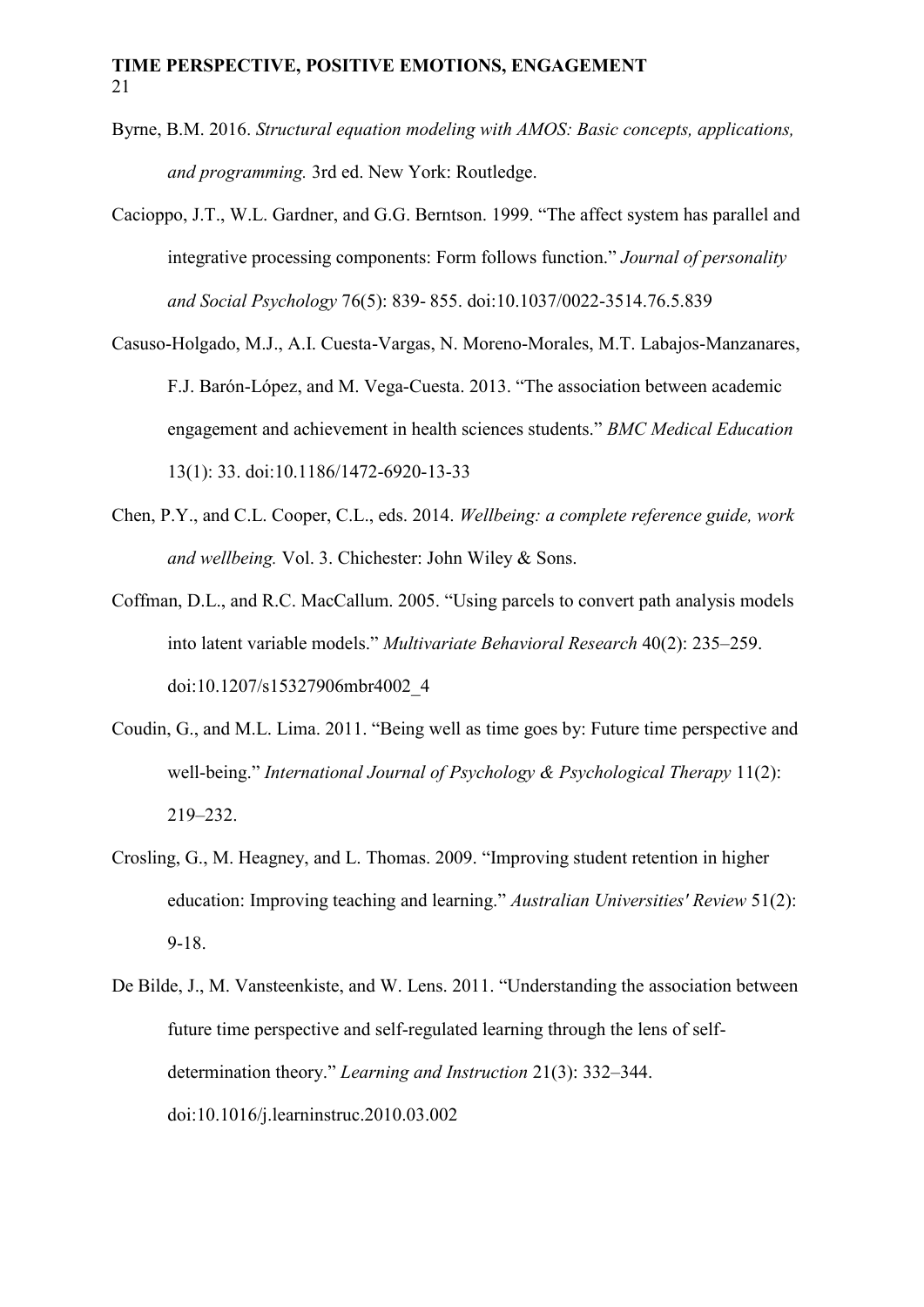- Denovan, A., and Macaskill, A. 2013. "An interpretative phenomenological analysis of stress and coping in first year undergraduates." *British Educational Research Journal* 39(6): 1002–1024. doi:10.1002/berj.3019
- Denovan, A., and A. Macaskill. 2016. "Stress and subjective well-being among first year UK undergraduate students: A longitudinal study." *Journal of Happiness Studies* 18(2): *505–525.* doi:10.1007/s10902-016-9736*-y*
- Fredricks, J.A., P.C. Blumenfeld, and A.H. Paris. 2004. "School Engagement: Potential of the Concept, State of the Evidence." *Review of Educational Research* 74(1): 59–109. doi:10.3102/00346543074001059
- Fredrickson, B.L. 2001. "The role of positive emotions in positive psychology: The broadenand-build theory of positive emotions." *American Psychologist* 56(3): 218–226. doi:10.1037/0003-066X.56.3.218
- Fredrickson, B.L. 2004. "The broaden-and-build theory of positive emotions." *Philosophical Transactions of the Royal Society B: Biological Sciences* 359(1449): 1367–1378. doi:10.1098/rstb.2004.1512
- Fredrickson, B.L., M.A. Cohn, K.A. Coffey, J. Pek, and S.M. Finkel. 2008. "Open hearts build lives: positive emotions, induced through loving-kindness meditation, build consequential personal resources." *Journal of personality and social psychology* 95(5): 1045–1062. doi:10.1037/a0013262
- Harber, K.D., P.G. Zimbardo, and J.N. Boyd. 2003. "Participant self-selection biases as a function of individual differences in time perspective." *Basic and Applied Social Psychology* 25(3): 255–264. doi:10.1207/S15324834BASP2503\_08
- Hair, J.F., R.E. Anderson, R.L. Tatham, and W.C. Black. 1998. *Multivariate data analysis*. 5th ed. Upper Saddle River: Prentice hall.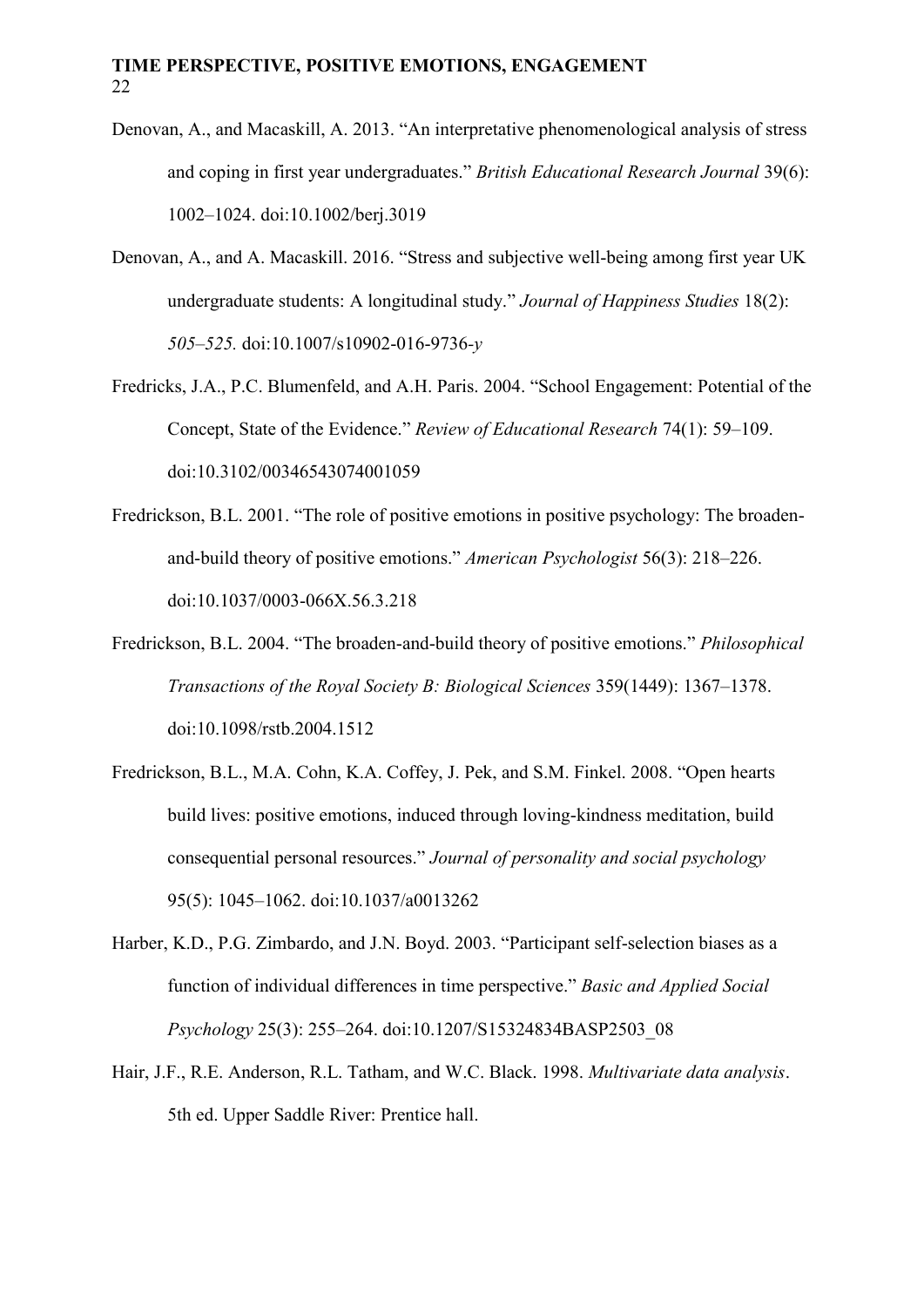- HESA. 2016. "UK Performance Indicators." Accessed February 3 2018. <https://www.hesa.ac.uk/data-and-analysis/performance-indicators/summary>
- Horstmanshof, L., and C. Zimitat. 2007. "Future time orientation predicts academic engagement among first‐year university students." *British Journal of Educational Psychology* 77(3): 703-718. doi:10.1348/000709906X160778
- James, L.R., S.A. Mulaik, and J.M. Brett. 1982. *Causal analysis: Assumptions, models and data*. Beverly Hills: Sage.
- Kline, R.B. 2010. *Principles and practice of structural equation modelling*. 3rd ed. New York: Guilford Press.
- Kooij, D.T., P.M. Bal, and R. Kanfer. 2014. "Future time perspective and promotion focus as determinants of intraindividual change in work motivation." *Psychology and Aging*  29(2): 319-328. doi:10.1037/a0036768
- Kooij, D.T., R. Kanfer, M. Betts, and C.W. Rudolph. 2018. "Future time perspective: A systematic review and meta-analysis." *Journal of Applied Psychology* 103(8): 867– 893. doi:10.1037/apl0000306
- Kahu, E.R. 2011. "Framing student engagement in higher education." *Studies in Higher Education* 38(5): 758-773. doi:10.1080/03075079.2011.598505
- Kuh, G.D. 2009. "What Student Affairs Professionals Need to Know about Student Engagement." *Journal of College Student Development* 50(6): 683–706. doi:10.1353/csd.0.0099
- Langelaan, S., A.B. Bakker, W.B. Schaufeli, W. van Rhenen, and L.J. van Doornen. 2006. "Do burned-out and work-engaged employees differ in the functioning of the hypothalamic-pituitary-adrenal axis?" *Scandinavian journal of work, environment & health* 32(5): 339-348.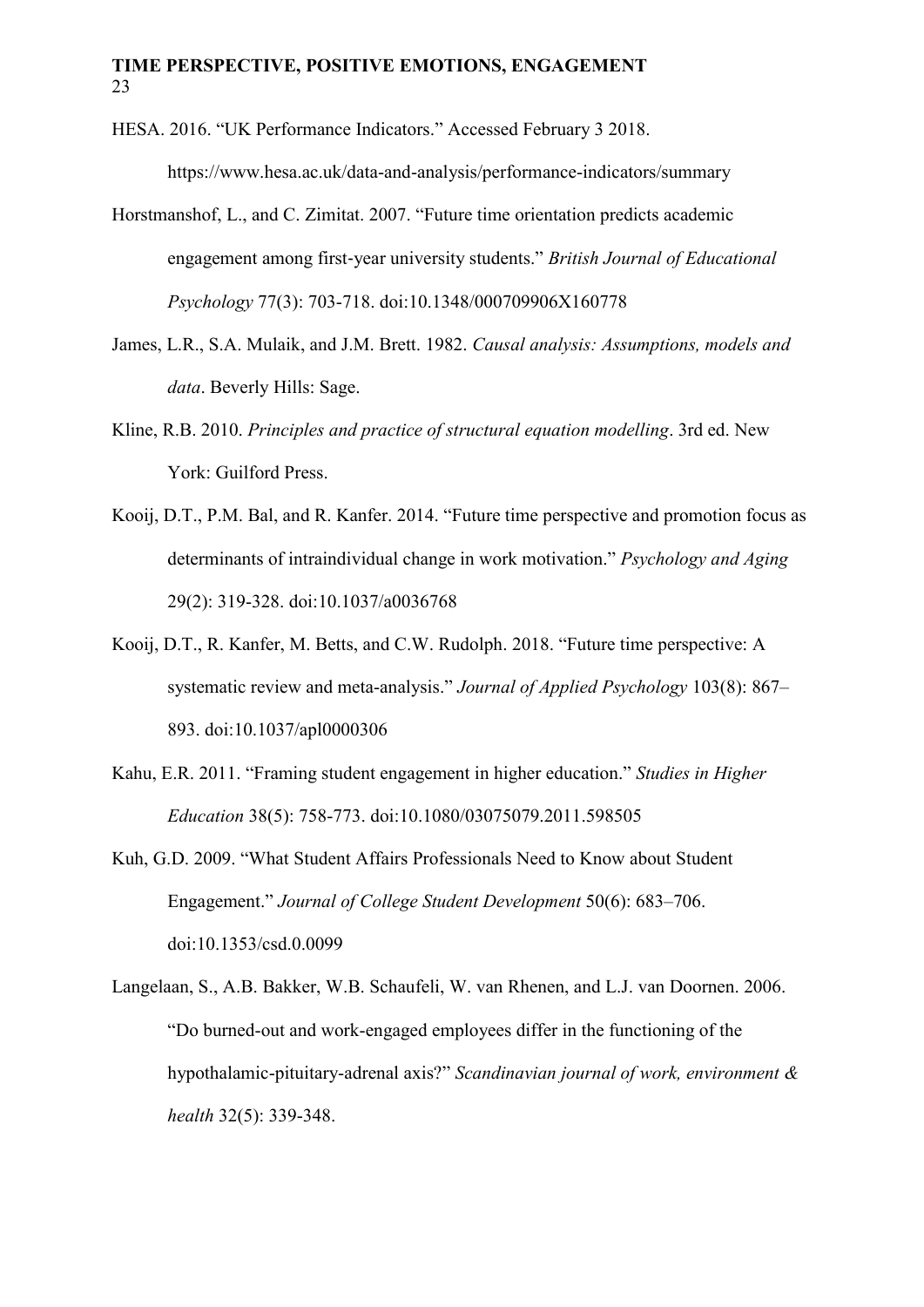- Lens, W., M.P. Paixao, D. Herrera, and A. Grobler. 2012. "Future time perspective as a motivational variable: Content and extension of future goals affect the quantity and quality of motivation." *Japanese Psychological Research* 54(3): 321-333. doi:10.1111/j.1468-5884.2012.00520.x
- Llorens, S., W.B. Schaufeli, A. Bakker, and M. Salanova. 2007. "Does a positive gain spiral of resources, efficacy beliefs and engagement exist?" *Computers in Human Behavior*  23(1): 825-841. doi:10.1016/j.chb.2004.11.012

Macaskill, A. 2013. "The mental health of university students in the United Kingdom." *British Journal of Guidance & Counselling* 41(4): 426-441. doi:10.1080/03069885.2012.743110

Ouweneel, E., P.M. Le Blanc, and W.B. Schaufeli. 2011. "Flourishing students: A longitudinal study on positive emotions, personal resources, and study engagement." *Journal of Positive Psychology* 6(2): 142–153. doi:10.1080/17439760.2011.558847

- Peetsma, T. 1994. "Toekomstperspectief als voorspeller van inzet voor school. (Future time perspective as a predictor of school engagement)." *Tijdschrift Voor Onderwijsonderzoek* 19(4): 331-342.
- Pekrun, R., T. Goetz, W. Titz, and R.P. Perry. 2002. "Academic emotions in students' selfregulated learning and achievement: A program of qualitative and quantitative research." *Educational psychologist* 37(2): 91-105. doi:10.1207/S15326985EP3702\_4
- Pitts, S.C., S.G. West, and J.Y. Tein. 1996. "*Longitudinal measurement models in evaluation research: Examining stability and change*. *Evaluation and Program Planning"* 19(4): 333-350. doi:10.1016/S0149-7189(96)00027-4
- Reschly, A.L., E.S. Huebner, J.J. Appleton, and S. Antaramian. 2008. "Engagement as flourishing: The contribution of positive emotions and coping to adolescents'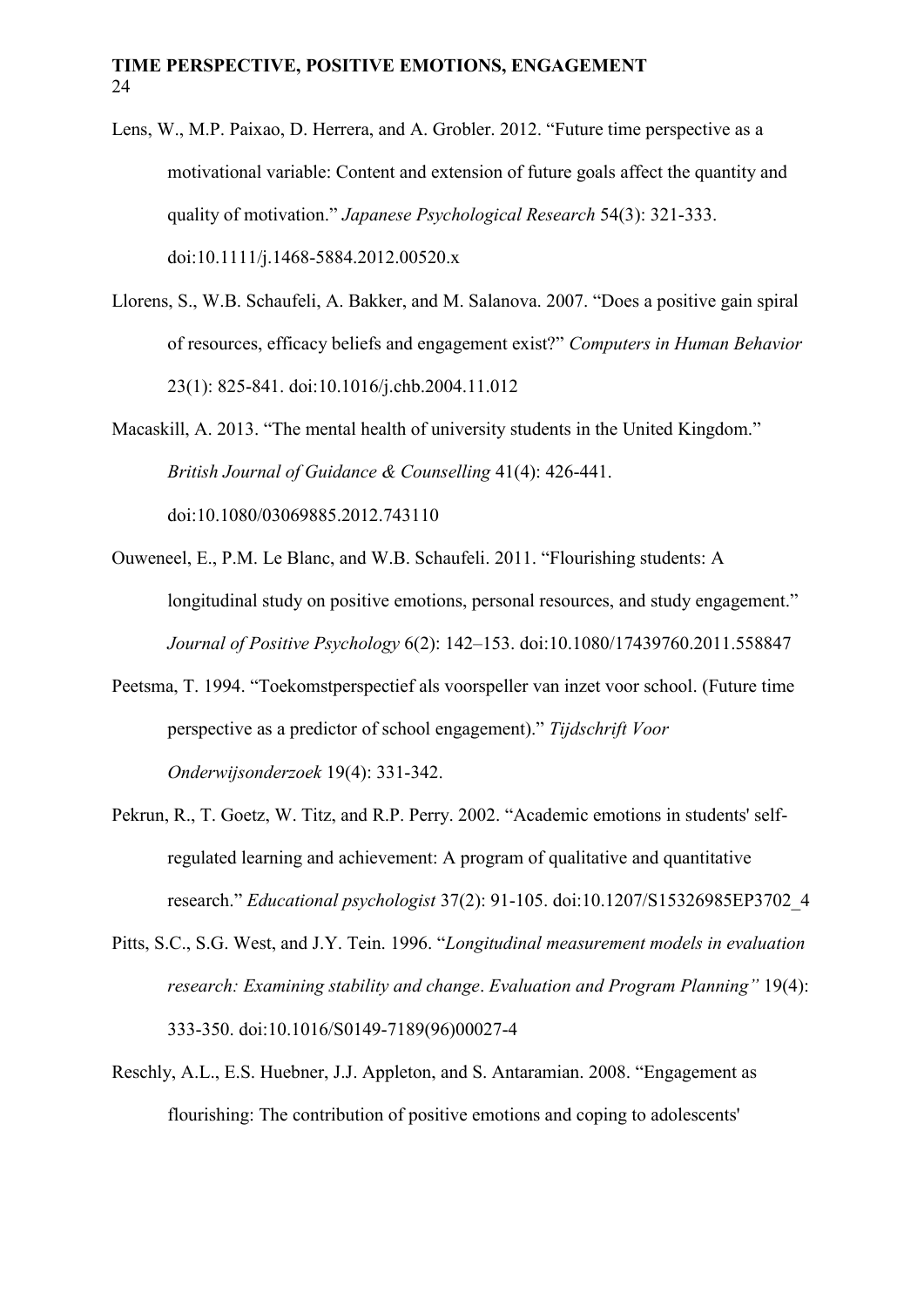engagement at school and with learning." *Psychology in the Schools* 45(5): 419-431. doi:10.1002/pits.20306

- Salanova, M., W.B. Schaufeli, I. Martínez, and E. Breso. 2010. "How obstacles and facilitators predict academic performance: The mediating role of study burnout and engagement." *Anxiety, Stress, and Coping* 23(1): 53-70. doi:10.1080/10615800802609965
- Schaufeli, W.B., I. Martínez, A. Marques Pinto, M. Salanova, and A.B. Bakker. 2002. Burnout and engagement in university students: a cross national study. *"Journal of Cross Cultural Psychology"* 33(5): 464–481. doi:10.1177/0022022102033005003
- Schaufeli, W.B., and W. Van Rhenen. 2006. "Over de rol van positieve en negatieve emoties bij het welbevinden van managers: Een studie met de Job-related Affective Wellbeing Scale (JAWS) [About the role of positive and negative emotions in managers' well-being: A study using the Job-related Affective Well-being Scale (JAWS)]." *Gedrag and Organisatie* 19(4): 223-244.
- Seligman, M.E., R.M. Ernst, J. Gillham, K. Reivich, and M. Linkins. 2009. "Positive education: Positive psychology and classroom interventions." *Oxford Review of Education* 35(3): 293-311. doi:10.1080/03054980902934563
- Svanum, S., and S.M. Bigatti. 2009. "Academic course engagement during one semester forecasts college success: Engaged students are more likely to earn a degree, do it faster, and do it better." *Journal of College Student Development* 50(1): 120-132. doi:10.1353/csd.0.0055
- Tabachnick, B.G. and L.S. Fidell. 2001. *Using multivariate statistics*. Boston: Allyn and Bacon.
- Tinto, V. 1993. *Leaving college: Rethinking the causes and cures of student attrition*. 2nd ed. Chicago: University of Chicago Press.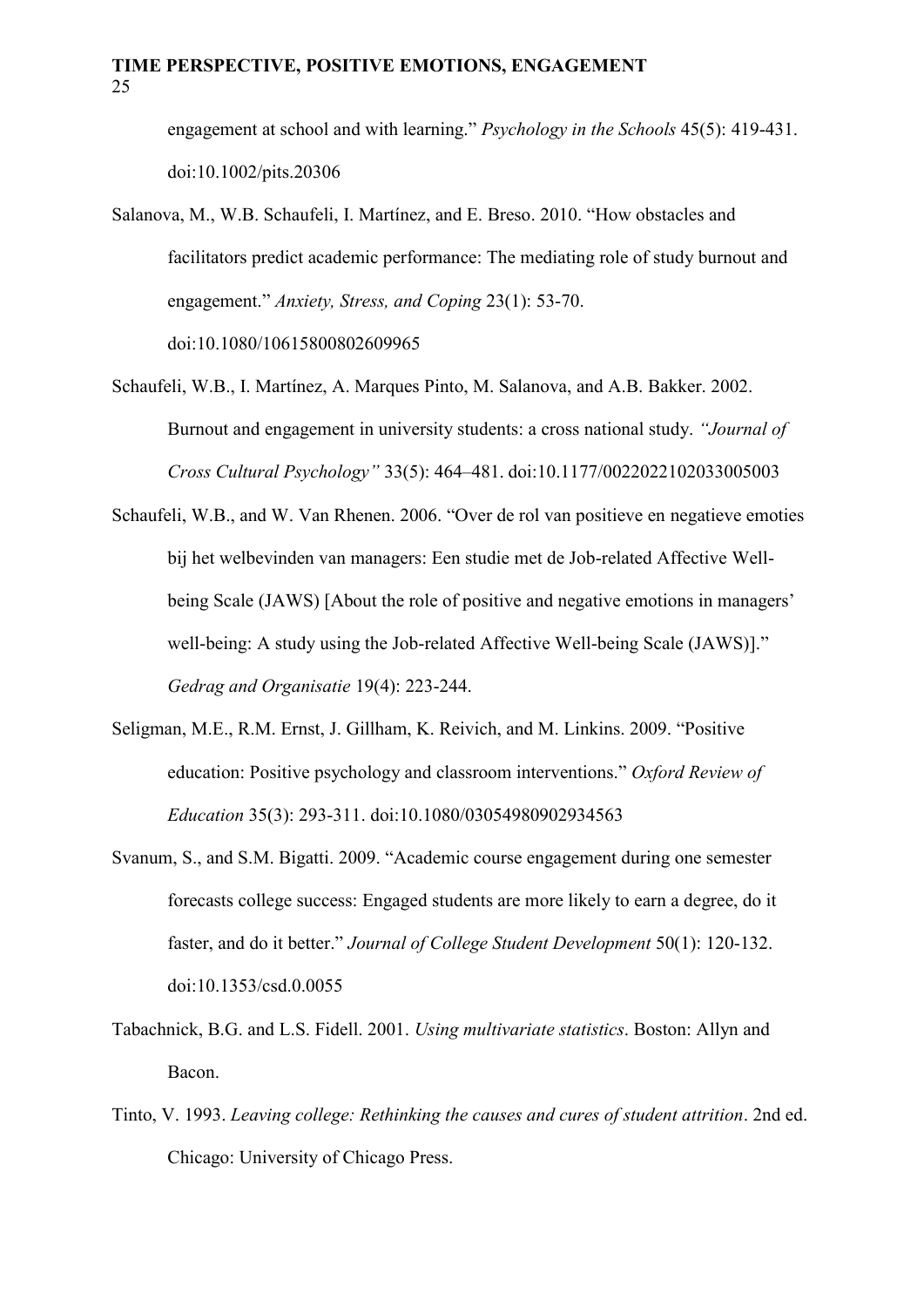- Trowler, P. 2010. *Student engagement literature review.* York: The Higher Education Academy.
- Watson, D., L.A. Clark, and A. Tellegen. 1988. "Development and validation of brief measures of positive and negative affect: The PANAS scales." *Journal of Personality and Social Psychology* 54(6): 1063-1070. doi:10.1037/0022-3514.54.6.1063
- Wood, A.M., J. Maltby, R. Gillett, P.A. Linley, and S. Joseph. 2008. "The role of gratitude in the development of social support, stress, and depression: Two longitudinal studies." *Journal of Research in Personality* 42(4): 854-871. doi:10.1016/j.jrp.2007.11.003
- Xanthopoulou, D., A.B. Bakker, E. Demerouti, and W.B. Schaufeli. 2009. "Reciprocal relationships between job resources, personal resources, and work engagement." *Journal of Vocational Behavior* 74(3): 235-244. doi:10.1016/j.jvb.2008.11.003
- Zapf, D., C. Dormann, and M. Frese. 1996. "Longitudinal studies in organizational stress research: A review of the literature with reference to methodological issues." *Journal of Occupational Health Psychology* 1(2): 145–169. doi:10.1037/1076-8998.1.2.145
- Zimbardo, P.G., and J.N. Boyd. 1999. "Putting time in perspective: A valid, reliable, individual-differences metric." *Journal of Personality and Social Psychology* 77(6): 1271-1288. doi:10.1037/0022-3514.77.6.1271
- Zimbardo, P.G., K.A. Keough, and J.N. Boyd. 1997. "Present time perspective as a predictor of risky driving." *Personality and Individual Differences* 23(6): 1007-1023. doi:10.1016/S0191-8869(97)00113-X
- Zimitat, C. (2004). "The first year university experience frames students' later university experiences." Paper presented at ANZARE Annual Conference, Wellington, November.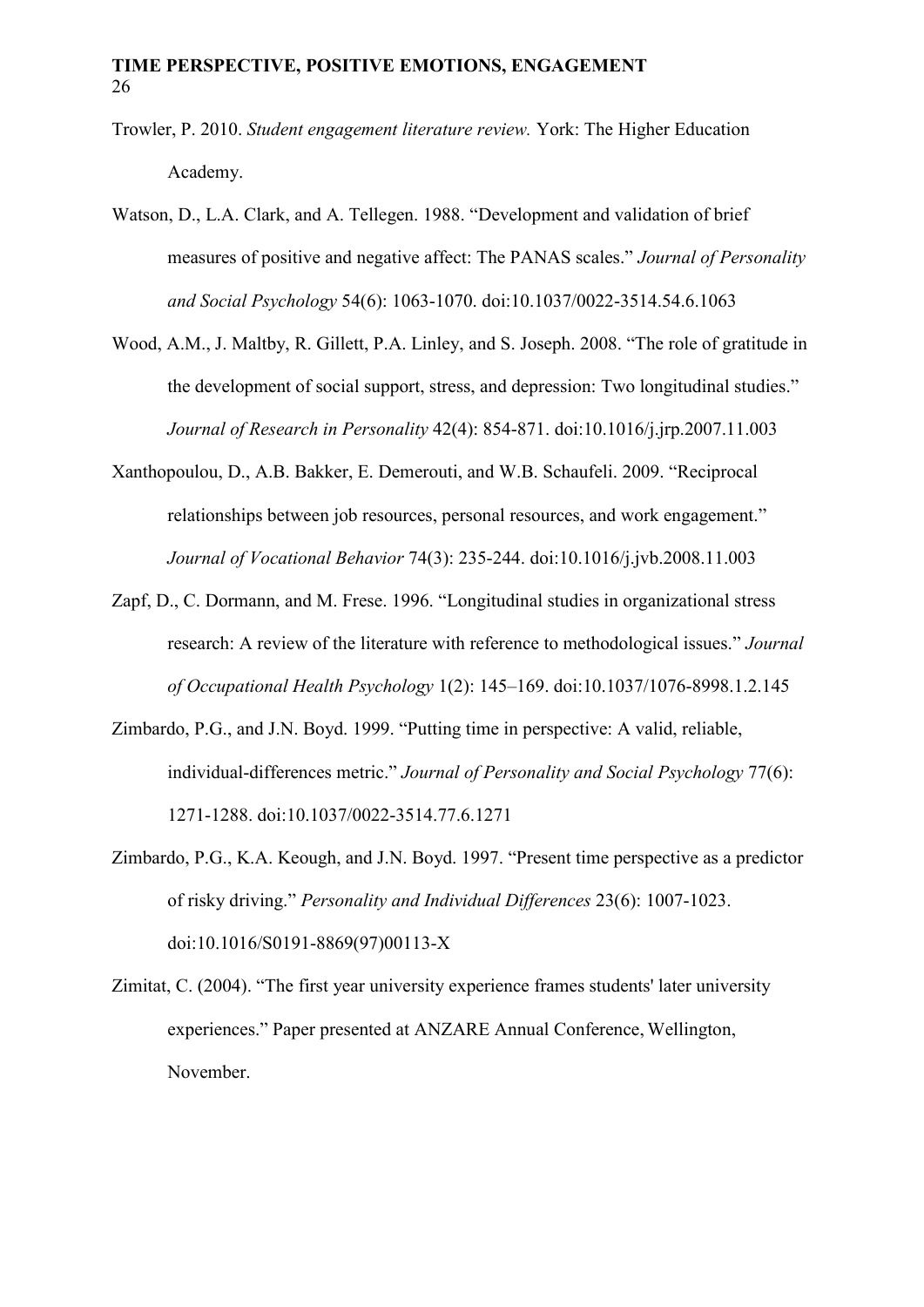

**Fig 1** Model depicting the hypothesised reciprocal relationships among future time perspective, engagement, and positive emotion over time. *Note.* T1 = time point 1; T2 = time point 2

**Table 1** Means, standard deviations and univariate analyses for future time perspective, engagement, engagement subscales, and positive affect at time 1 and time 2

|                                   | Time 1 |       | Time 2 |       |                     |
|-----------------------------------|--------|-------|--------|-------|---------------------|
| Variable                          | Mean   | SD    | Mean   | SD    | Significance of $F$ |
| <b>Future Time</b><br>Perspective | 3.36   | .38   | 3.47   | .52   | $p = .009$          |
| Engagement                        | 49.94  | 11.60 | 47.38  | 13.69 | $p = .021$          |
| Vigour                            | 15.05  | 4.97  | 14.41  | 5.49  | $p = .157$ (ns)     |
| Dedication                        | 21.21  | 5.04  | 20.03  | 5.36  | $p = .014$          |
| Absorption                        | 13.67  | 4.11  | 12.94  | 5.11  | $p = .081$ (ns)     |
| Positive Affect                   | 30.48  | 7.69  | 27.38  | 7.44  | p < .001            |

*Note*. ns = non-significant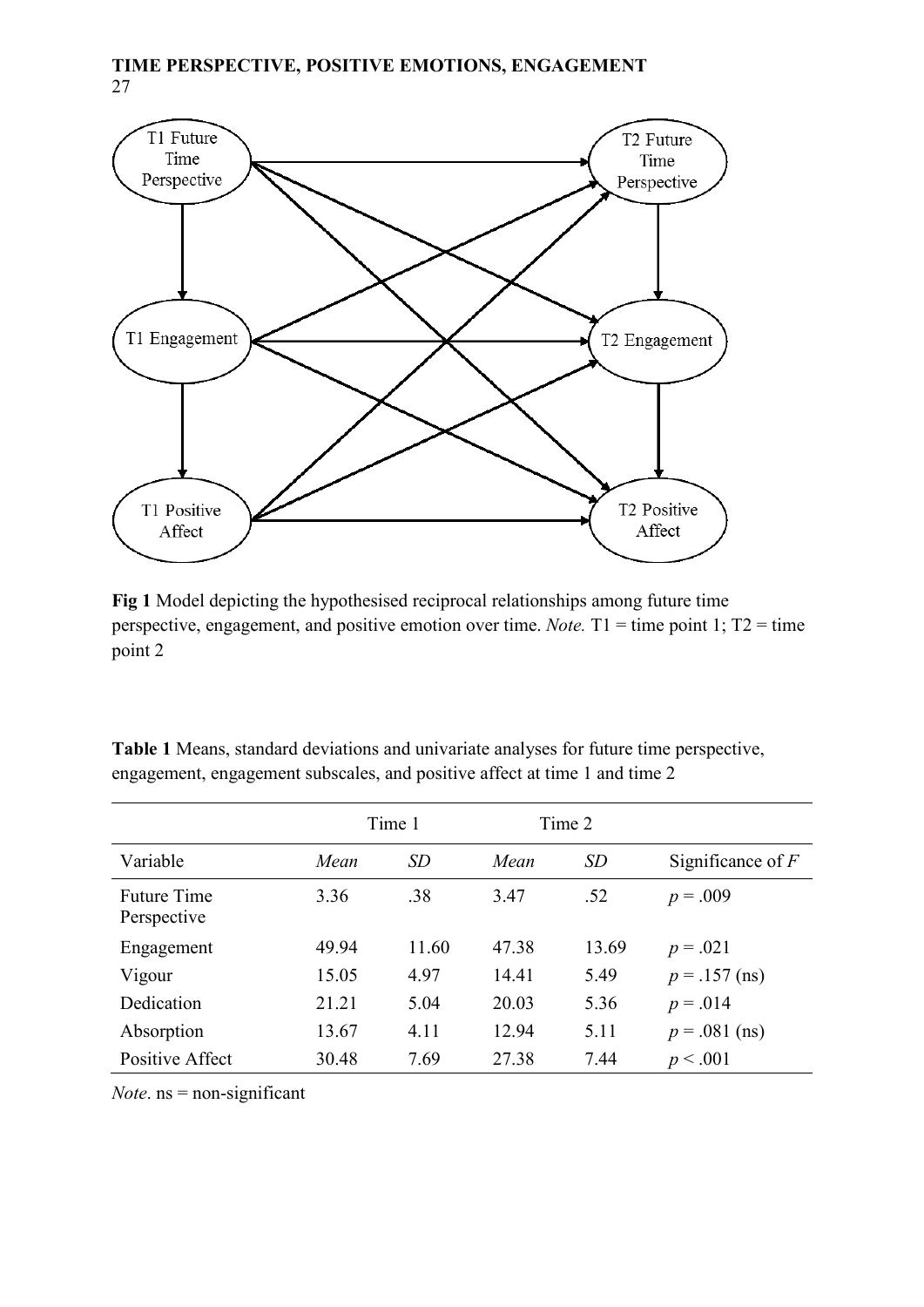| Variable                                     | Mean  | SD    | $\overline{2}$ | 3       | 4       | 5       | 6       | $\tau$  | 8       | 9       | 10      | 11      | 12      |
|----------------------------------------------|-------|-------|----------------|---------|---------|---------|---------|---------|---------|---------|---------|---------|---------|
| 1. T1 Future Time<br>Perspective             | 3.36  | .38   | $.58**$        | $.57**$ | $.42**$ | $.45**$ | $.15*$  | .09     | .04     | .08     | $-.01$  | .04     | .12     |
| 2. T1 Total engagement                       | 50.53 | 12.33 |                | $.87**$ | $.82**$ | $.76**$ | $.20**$ | $.17*$  | $.19*$  | $.15*$  | $.18**$ | $.16*$  | $.13*$  |
| 3. T1 Vigour                                 | 15.23 | 5.25  |                |         | $.57**$ | $.54**$ | $.25**$ | $.15*$  | $.23**$ | $.20**$ | $.20**$ | $.20**$ | $.15*$  |
| 4. T1 Dedication                             | 21.48 | 5.07  |                |         |         | $.40**$ | .10     | .10     | .07     | .01     | .10     | .08     | .08     |
| 5. T1 Absorption                             | 13.81 | 4.32  |                |         |         |         | $.14*$  | $.19**$ | $.17*$  | $.18**$ | $.15*$  | .11     | .09     |
| 6. T1 Positive Affect                        | 31.31 | 7.95  |                |         |         |         |         | $.15*$  | $.38**$ | $.33**$ | $.31**$ | $.33**$ | $.48**$ |
| 7. T <sub>2</sub> Future Time<br>Perspective | 3.47  | .52   |                |         |         |         |         |         | $.41**$ | $.41**$ | $.29**$ | $.35**$ | $.24**$ |
| 8. T <sub>2</sub> Total engagement           | 47.38 | 13.69 |                |         |         |         |         |         |         | $.87**$ | $.83**$ | $.87**$ | $.44**$ |
| 9. T <sub>2</sub> Vigour                     | 14.41 | 5.49  |                |         |         |         |         |         |         |         | $.56**$ | $.67**$ | $.43**$ |
| 10. T2 Dedication                            | 20.03 | 5.36  |                |         |         |         |         |         |         |         |         | $.59**$ | $.32**$ |
| 11. T <sub>2</sub> Absorption                | 12.94 | 5.11  |                |         |         |         |         |         |         |         |         |         | $.37**$ |
| 12. T2 Positive Affect                       | 27.56 | 7.32  |                |         |         |         |         |         |         |         |         |         |         |

**Table 2** Descriptive statistics and correlations (*N*=217)

*Note.* T1 = time point 1; T2 = time point 2;  $*p < .05$ ;  $**p < .001$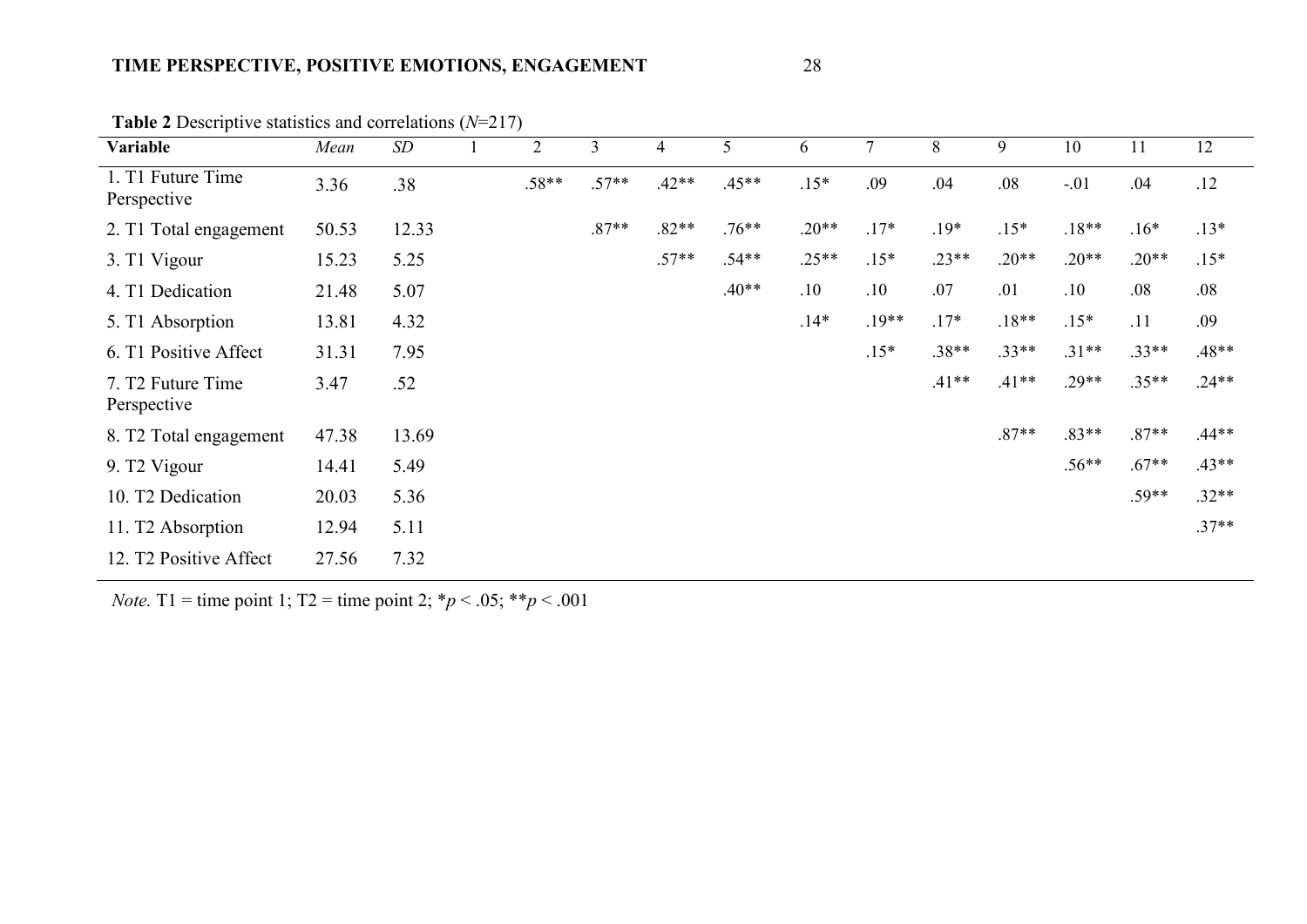| Model                 | $\chi^2$   | df | <b>CFI</b> | TLI | <b>SRMR</b> | <b>RMSEA</b>        | Chi-square difference |  |
|-----------------------|------------|----|------------|-----|-------------|---------------------|-----------------------|--|
|                       |            |    |            |     |             | $(90\% \text{ CI})$ |                       |  |
| Measurement model     | 80.65      | 64 | .98        | .97 | .04         | $.04$ $(.01-.06)$   |                       |  |
| Model 1 (stability)   | $291.50**$ | 75 | .73        | .67 | .16         | $.12(.10-.13)$      |                       |  |
| Model 2 (synchronous) | $107.65*$  | 71 | .95        | .94 | .05         | $.05(.03-.07)$      | $M1-M2 = 183.85**$    |  |
| Model 3 (causality)   | $110.70*$  | 69 | .95        | .93 | .06         | $.05(.03-.07)$      | $M2-M3 = 3.05$        |  |
| Model 4 (reciprocal)  | $86.46*$   | 66 | .98        | .97 | .04         | $.04$ $(.01-.06)$   | $M3-M4 = 24.23**$     |  |

**Table 3** Fit indices of the five models

*Note.*  $\chi$ 2 = chi-square goodness-of-fit statistic; *df* = degrees of freedom; CFI = Comparative Fit Index; SRMR = Standardized Root-Mean-Square Residual; RMSEA = Root-Mean-Square Error of Approximation; AIC = Akaike Information Criterion; \*\*χ2 significant at *p* < .001, \* χ2 significant at  $p < .05$